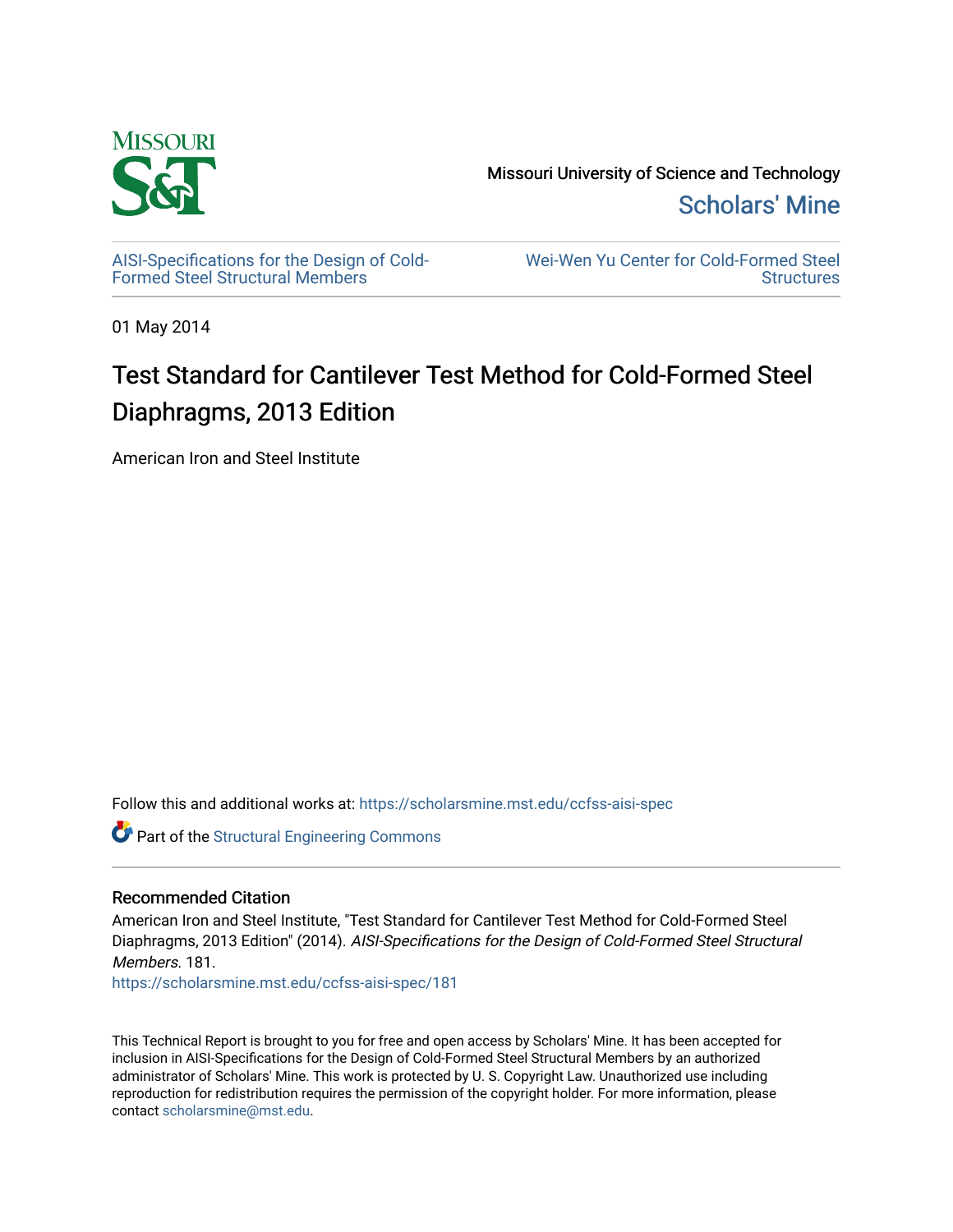

AISI S907-13



# AISI STANDARD

# Test standard for Cantilever Test Method for Cold-Formed Steel Diaphragms

2013 EDITION

Approved by the AISI Committee on Specifications for the Design of Cold-Formed Steel Structural Members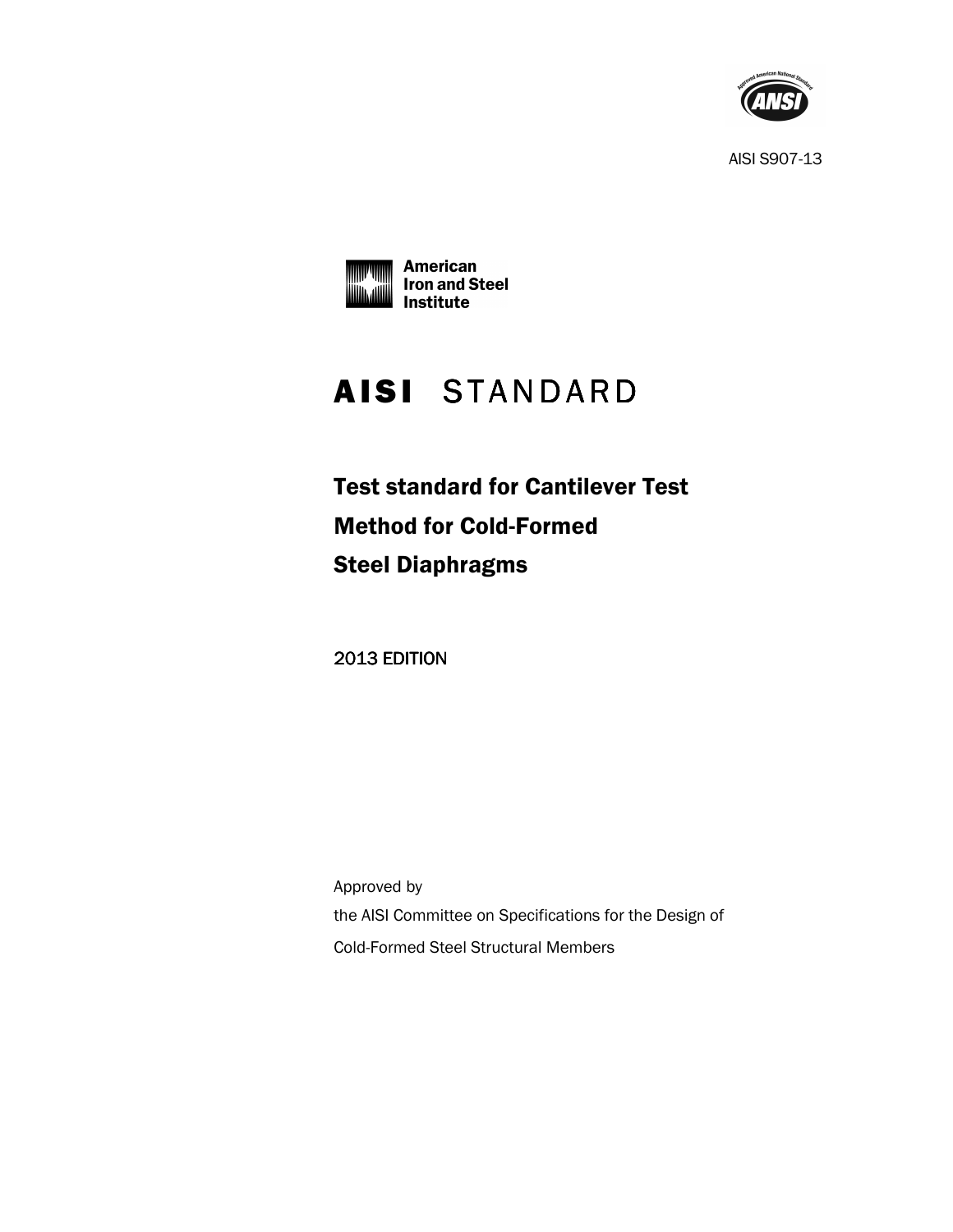The material contained herein has been developed by the American Iron and Steel Institute (AISI) Committee on Specifications for the Design of Cold-Formed Steel Structural Members. The organization and the Committee have made a diligent effort to present accurate, reliable, and useful information on testing of cold-formed steel members, components or structures. The Committee acknowledges and is grateful for the contributions of the numerous researchers, engineers, and others who have contributed to the body of knowledge on the subject. With anticipated improvements in understanding of the behavior of cold-formed steel and the continuing development of new technology, this material will become dated. It is anticipated that future editions of this test procedure will update this material as new information becomes available, but this cannot be guaranteed.

The materials set forth herein are for general information only. They are not a substitute for competent professional advice. Application of this information to a specific project should be reviewed by a registered professional engineer. Indeed, in most jurisdictions, such review is required by law. Anyone making use of the information set forth herein does so at their own risk and assumes any and all resulting liability arising therefrom.

1 st Published – May 2014

Produced by American Iron and Steel Institute

Copyright American Iron and Steel Institute 2014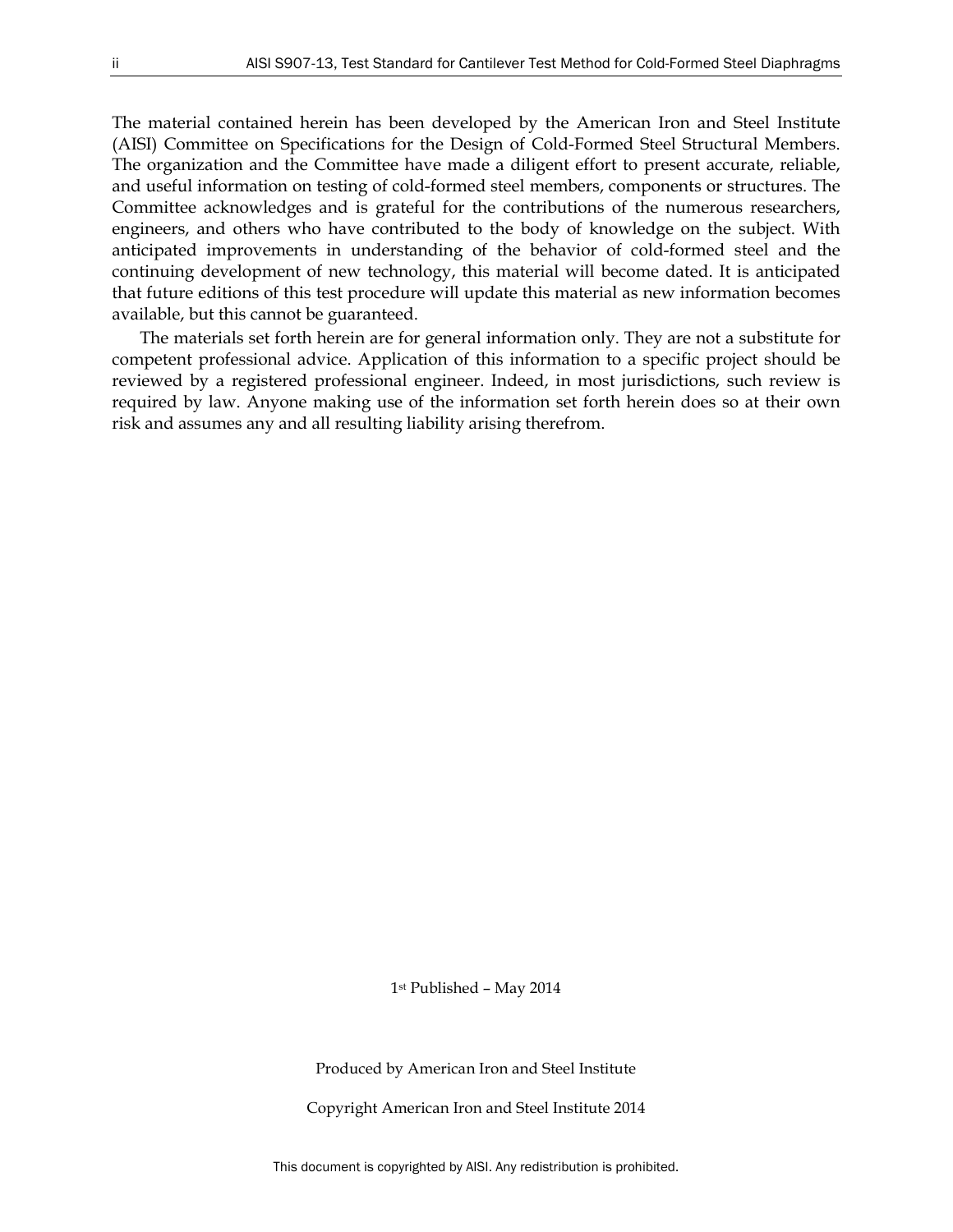# PREFACE

The American Iron and Steel Institute Committee on Specifications has developed this standard to provide requirements for static and cyclic testing of floor, roof and wall *diaphragm* assemblies. This standard applies to framed cold-formed *steel panel* floor, roof and wall *diaphragm* construction.

The Committee acknowledges and is grateful for the contributions of the numerous engineers, researchers, producers and others who have contributed to the body of knowledge on the subject.

Commentary and User Notes are non-mandatory and copyrightable portions of this standard.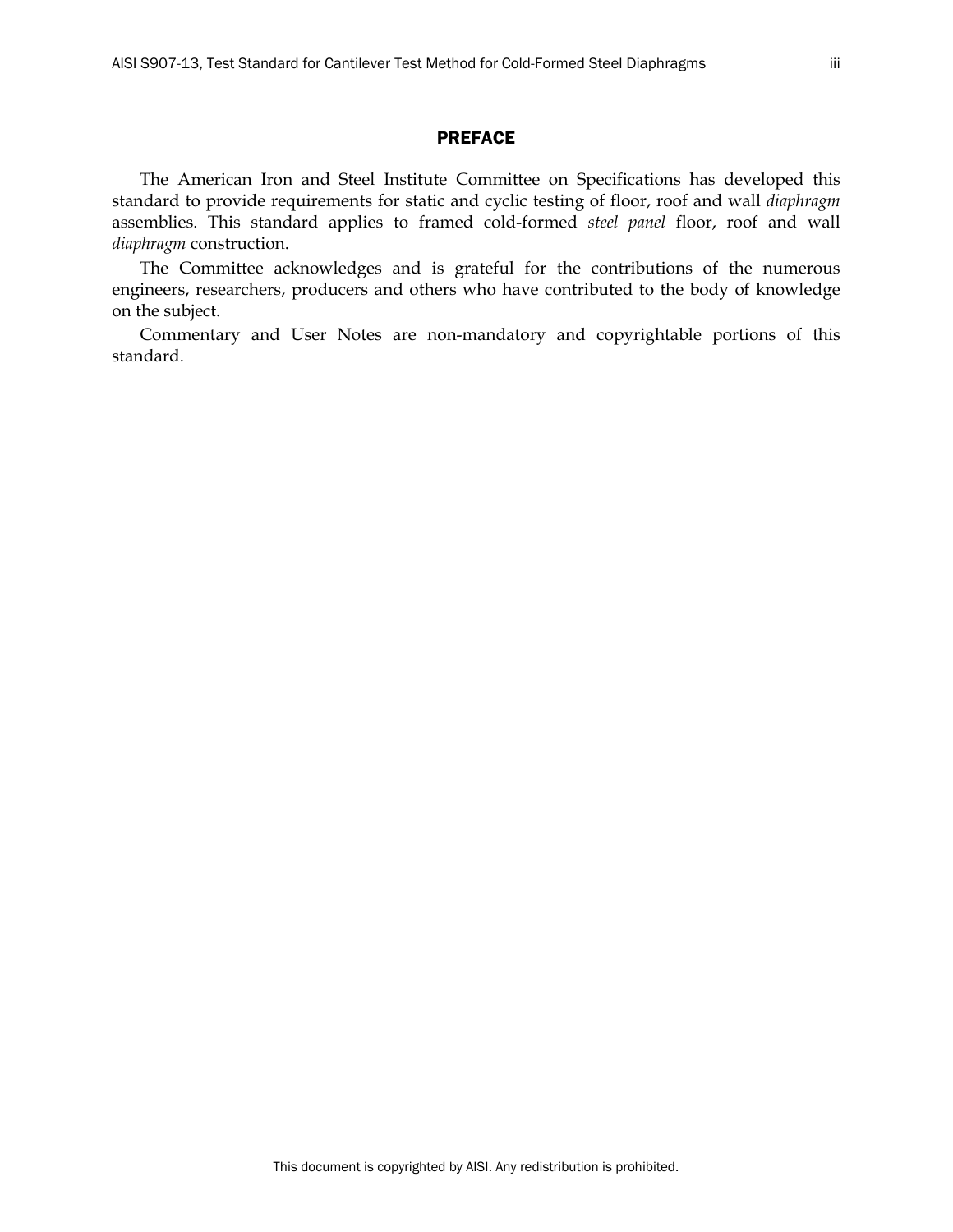# This page is intentionally left blank.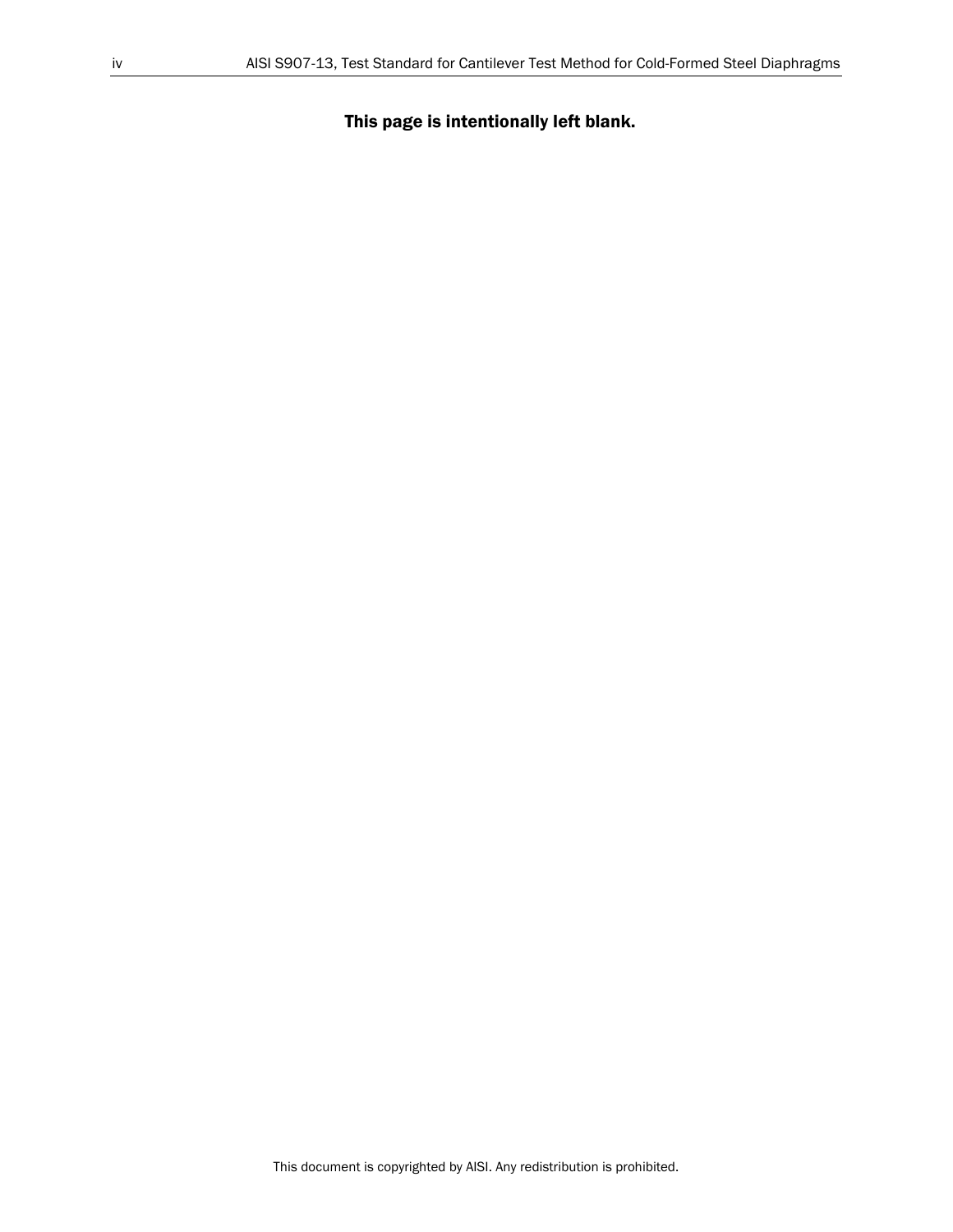# Test Standard for Cantilever Test Method for Cold-Formed Steel Diaphragms

# 1. Scope

This standard applies to framed cold-formed *steel panel* floor, roof and wall *diaphragm* construction and provides requirements for static and cyclic testing of floor, roof and wall *diaphragm* assemblies.

1.1 *Static Testing*. Static testing to develop *in-plane* nominal shear strength and shear stiffness for floor, roof and wall *diaphragm* assemblies with *steel panels* shall be performed in accordance with Section 9.1 and with the following conditions and requirements:

**1.1.1** Tests shall be conducted using the cantilever test frame.

User Note: An alternative test method using a simple span test frame is given in ASTM E455-11.

1.1.2 Framing members supporting the cold-formed *steel panels* are permitted to be steel, concrete, wood, or a combination of materials representative of the intended end use.

1.1.3 Fills such as *structural concrete*, cellular concrete, or *insulating concrete* are permitted to be placed over the steel deck panels. Insulation is permitted to be placed between the *steel panels* and the support framing or over the top of *steel panels*.

**1.1.4** Tests are permitted to be run in the horizontal or vertical orientation.

**1.1.5** Tests are permitted as follows:

- (1) To determine *in-plane diaphragm* shear strength and shear stiffness or flexibility values for a single *diaphragm* system in a specific condition; and
- (2) To develop, modify or verify the application of an analytical model for *in-plane diaphragm* shear strength and shear stiffness or flexibility.

1.2 *Cyclic Testing*. Cyclic testing to develop load-displacement data and hysteresis loops for floor, roof and wall *diaphragm* assemblies with *steel panels* shall be performed in accordance with Section 9.2.

**1.3** This standard consists of Sections 1 through 13 inclusive.

# 2. Referenced Documents

The following documents or portions thereof are referenced within this standard and shall be considered as part of the requirements of this document:

a. American Iron and Steel Institute (AISI), Washington, DC:

 AISI S100-12, *North American Specification for the Design of Cold-Formed Steel Structural Members,* 2012 Edition

 AISI S310-13, *North American Standard for the Design of Profiled Steel Diaphragm Panels*, 2013 Edition

 AISI S904-13, *Standard Test Methods for Determining the Tensile and Shear Strength of Screws* AISI S905-13, *Test Method for Cold-Formed Steel Connections*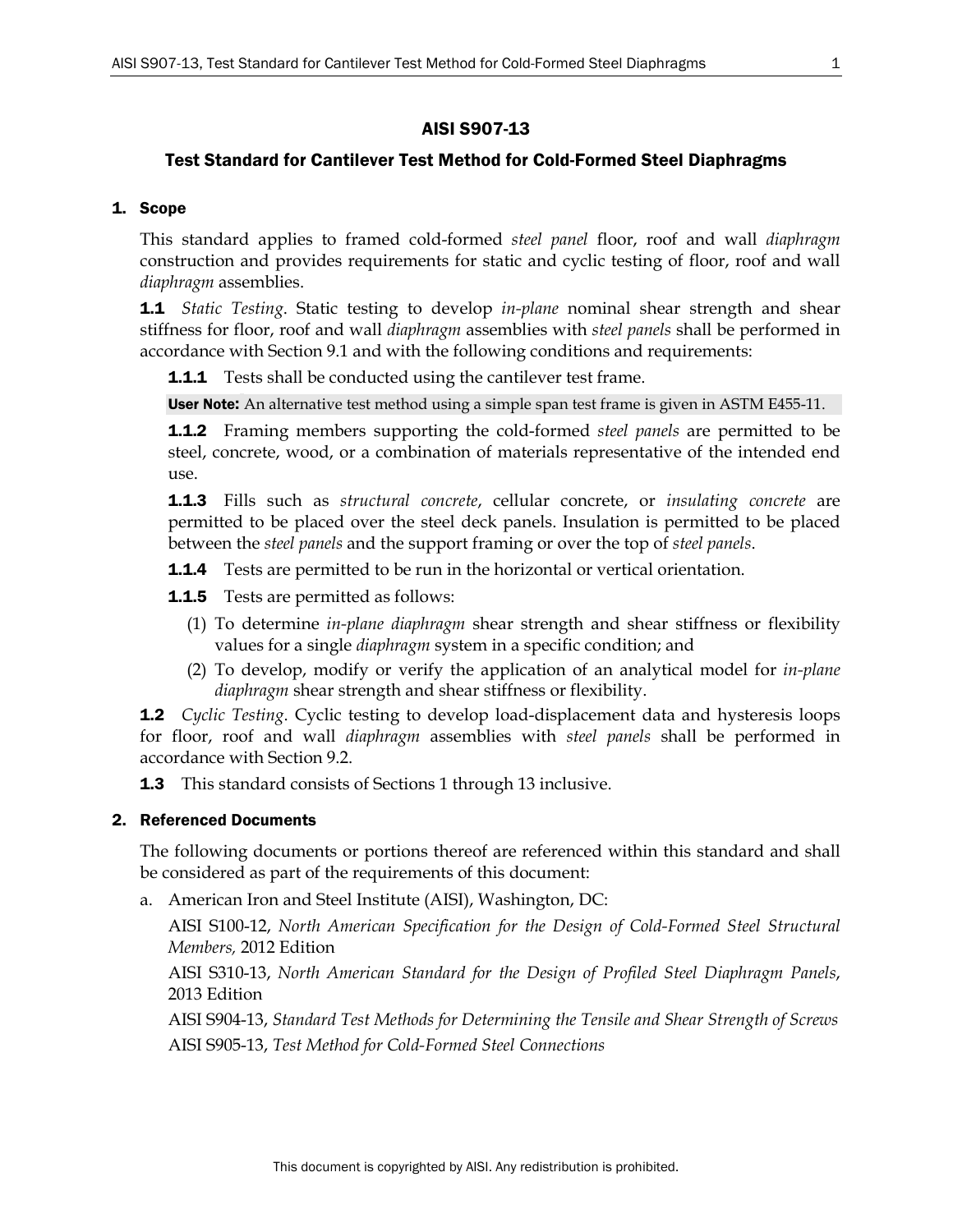b. ASTM International (ASTM), West Conshohocken, PA:

 ASTM A370-12a, *Standard Test Methods and Definitions for Mechanical Testing of Steel Products*

 ASTM C31/C31M-10, *Standard Practice for Making and Curing Concrete Test Specimens in the Field*

ASTM C33/33M-11a, *Standard Specification for Concrete Aggregates*

 ASTM C39/C39M-12, *Standard Test Method for Compressive Strength of Cylindrical Concrete Specimens*

 ASTM C330/330M-09, *Standard Specification for Lightweight Aggregates for Structural Concrete*

ASTM C332-09, *Standard Specification for Lightweight Aggregates for Insulating Concrete*

 ASTM C495-07, *Standard Test Method for Compressive Strength of Lightweight Insulating Concrete* 

ASTM C869/C869M-11, *Standard Specification for Foaming Agents Used in Making Preformed Foam for Cellular Concrete*

 ASTM E6-09be1, *Standard Terminology Relating to Methods of Mechanical Testing* IEEE/ASTM SI10-10, *American National Standard for Metric Practice*

c. American Welding Society (AWS), Miami, FL: AWS D1.1/D1.1M-2010, *Structural Welding Code - Steel* AWS D1.3-2008, *Structural Welding Code - Sheet Steel*

# 3. Terminology

Where the following terms appear in this standard, they shall have the meaning as defined herein. Terms not defined in Section 3 of this standard, AISI S100, ASTM A370 or ASTM E6 shall have the ordinary accepted meaning for the context for which they are intended.

*Aspect Ratio.* Ratio of length to depth (a/b) of *test assembly*.

*Base Steel Thickness*. The thickness of bare steel exclusive of all coatings.

- *Bare Frame*. Steel, wood, concrete, or a combination of materials support members assembled to form the test frame of the *diaphragm* without *steel panels* installed onto the frame.
- *Cellular Deck*. Composite or partially composite built-up deck formed by fastening either a flat steel sheet or a *fluted panel* beneath and to another *fluted panel*.
- *Composite Deck*. Fluted or *cellular deck* that combines with *structural concrete* fill to form a slab with the steel deck as reinforcement. The fluted deck has embossments, interlocking profile geometry, or other horizontal shear connection devices to develop a mechanical bond between the deck and concrete so the slab compositely resists vertical and *diaphragm* shear loads.
- *Configuration*. A specific arrangement of panel geometry, thickness, mechanical properties, span(s), and attachments that is unique to a *test assembly*.
- *Diaphragm*. Roof, floor, or other horizontal or nearly horizontal membrane or bracing system that transfers *in-plane* forces to the lateral force resisting system.
- *Fluted Panel*. Product formed from steel coils into profiles having single or a repeating pattern such that top and bottom flanges are connected by webs.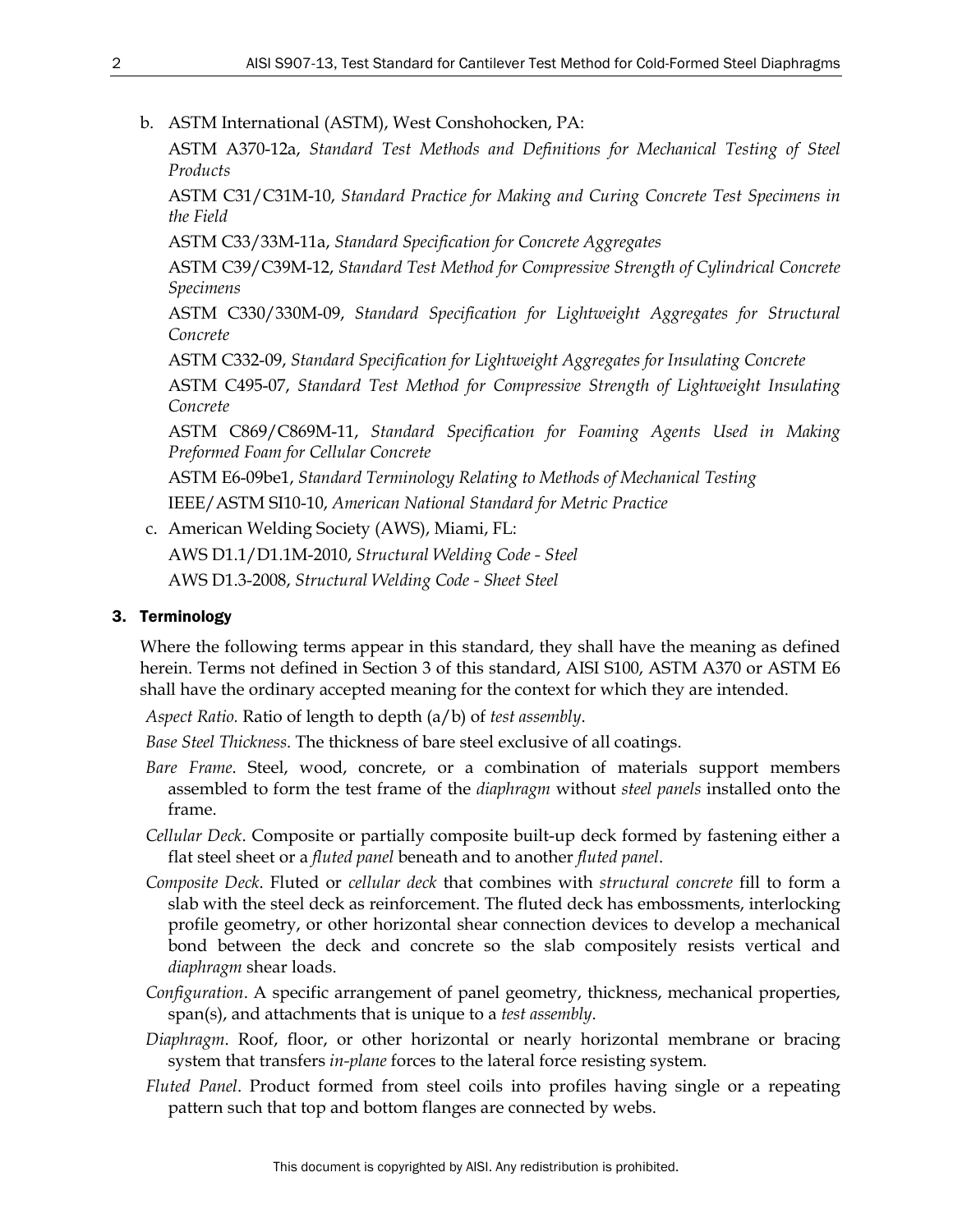- *Form Deck*. *Fluted* or *cellular deck* that chemically bonds with *structural concrete* or *insulating concrete* fill to form a slab that resists *diaphragm* shear loads. The deck resists the concrete dead load prior to development of compressive strength. Reinforcement is required in *structural concrete* to resist slab flexure.
- *In-Plane*. Orientation of loads that are applied in line with the plane in which the *steel panels* are installed.
- *Insulating Concrete*. A mixture of Portland cement, cellular or expanded mineral concrete aggregate, and water that forms a relatively lightweight concrete.
- *Out-of-Plane*. Orientation of loads applied normal to the surface of the plane in which the *steel panels* are installed.
- *Power-Actuated Fastener (PAF)*. Hardened steel fastener driven through deck or panels into supports using either powder cartridges or compressed gas as the driving energy source.
- *Sidelap Connection*. Connections that attach adjacent panels to each other along the panel edges between the support members.
- *Single Diaphragm System*. A *diaphragm* system having a specific *configuration* with one set of profile, thickness, mechanical properties, span, support fastener and *sidelap connection* types and patterns, support type and thickness, fill type and thickness when applicable, and edge detail.
- *Standing Rib Sidelap Connection* (*Top Sidelap Connection*). A connection formed by a vertical sheet leg (edge stiffener of deck) inside an overlapping sheet hem, or by vertical legs back-to-back.
- *Steel Panel*. A sheet of steel cold-formed into *fluted panel* or *cellular deck* with specified width and variable length.
- *Structural Concrete*. A mixture of Portland or other hydraulic cement, fine aggregate, coarse aggregate and water.
- *Structural Fastener*. A fastener attaching one or more steel sheets to the support member.
- *Test Assembly*. *Steel panels* installed and connected to a *bare frame* to form the *diaphragm test assembly*.
- *Top Arc Seam Sidelap Weld*. Arc seam weld applied at the top of a *standing rib sidelap connection*.
- *Top Overlapping Sidelap Connection*. Welded, screwed, mechanically formed or crimped connection located at or near the top of an overlapping sidelap.
- *Wall Diaphragm*. A wall, bearing or non-bearing, designed to resist forces acting in the plane of the wall (commonly referred to as a "vertical diaphragm" or "shear wall").

### 4. Symbols

The following notations shall apply to this standard:

- a = Length of *diaphragm* test frame (See Figures 1 through 3)
- b = Depth of *diaphragm* test frame and dimension parallel with load P (See Figures 1 through 3)
- $d_c$ = Average concrete cover depth over top of the deck measured at supports
- F = Shear flexibility of *diaphragm* web as determined from test measurements (flexibility factor)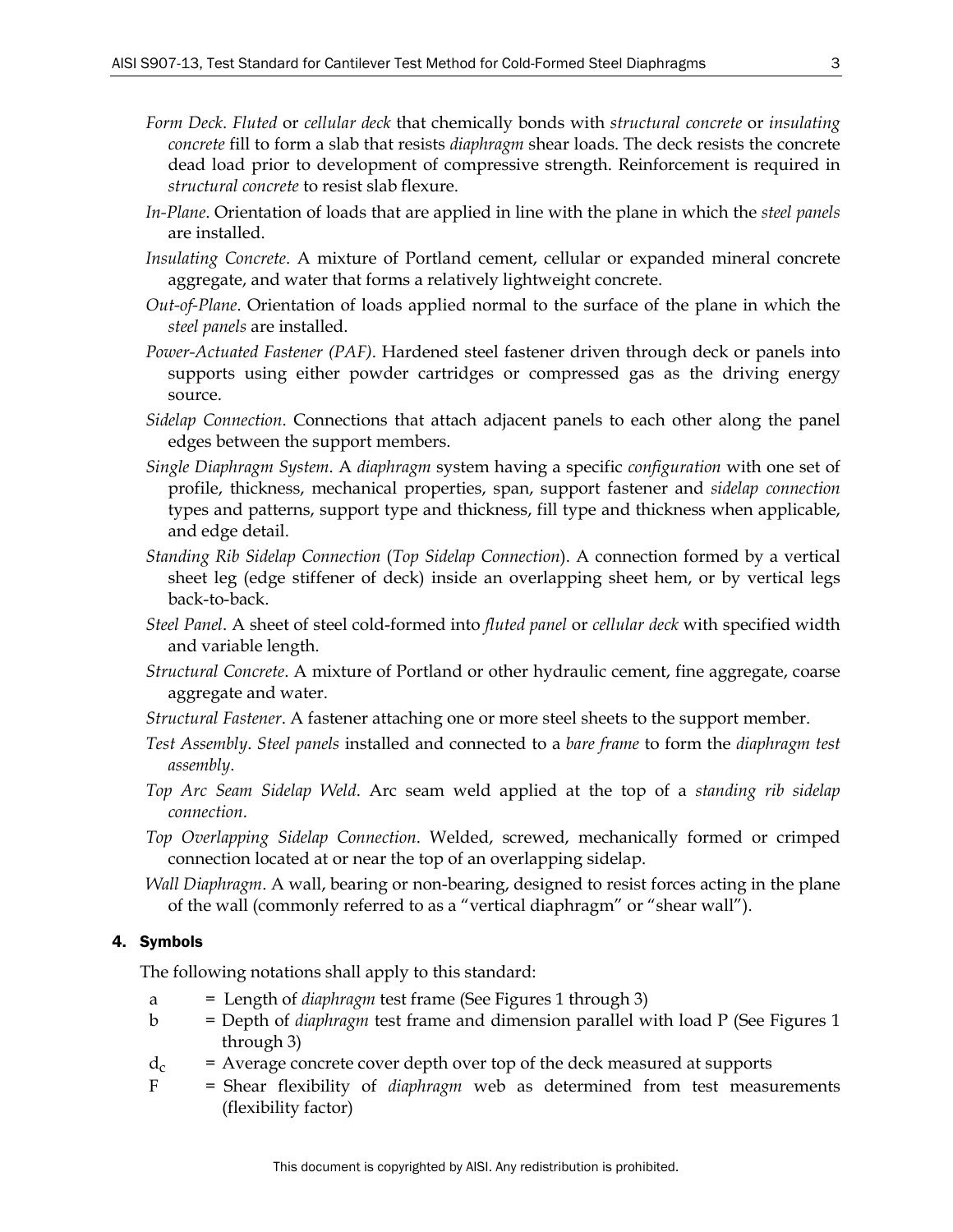| $F_{u}$               | = Tensile strength of steel                                                                     |
|-----------------------|-------------------------------------------------------------------------------------------------|
| G'                    | = Shear stiffness of the <i>diaphragm</i> web as determined from test measurements              |
| $L_{\rm v}$           | = Span of <i>steel panels</i> between supports with fasteners                                   |
| $\mathbf{P}$          | = Applied load to test frame                                                                    |
| $P_d$                 | = Load of P at which the <i>diaphragm</i> stiffness is determined                               |
|                       | $= 0.4P_{\text{max}}$                                                                           |
| $P_{\rm fd}$          | = Load of P from testing of the <i>bare frame</i> at the deflection equal to the deflection for |
|                       | load of $P_d = 0.4P_{max}$ for stiffness                                                        |
| $P_{fn}$              | = Load of P from testing of the <i>bare frame</i> at the deflection equal to the deflection for |
|                       | load $P_{\text{max}}$ for strength                                                              |
| $P_{\text{max}}$      | $=$ Maximum applied load of P to test frame                                                     |
| $P_n$                 | = Load of P for determining nominal shear strength, $S_n$                                       |
| $S_n$                 | = Nominal shear strength of the <i>diaphragm</i> per unit length                                |
| t.                    | = Base steel thickness of steel deck element of diaphragm web                                   |
| Δ                     | = Reference displacement                                                                        |
| $\Delta_d$            | = Net shear deflection of <i>diaphragm</i> at load $P_d = 0.4P_{max}$                           |
| $\Delta_{\rm i}$      | = Net shear deflection of <i>diaphragm</i> at any load level                                    |
| $\Delta_{\mathbf{u}}$ | = Displacement corresponding to ultimate load of average of a minimum of two                    |
|                       | static tests of test assembly run in accordance with Section 9.1                                |
| $\Delta_{1,2}$        | = Diagonal displacement measured at points 1 or 2 (See Figure 2)                                |

 $\Delta_{1,2,3,4}$  = Orthogonal displacement measured at points 1, 2, 3 or 4 (See Figure 3)

# 5. Units of Symbols and Terms

Any compatible system of measurement units is permitted to be used in this standard, except where explicitly stated otherwise. The unit systems considered shall include U.S. customary units (force in kips and length in inches) and SI units in IEEE/ASTM SI10 (force in Newtons and length in millimeters).

# 6. Precision

Precision in measurements shall be in accordance with this section.

**6.1** The accuracy of the recorded loads shall be within two (2) percent of the estimated *diaphragm* strength.

**6.2** Displacements shall be recorded to a precision of 0.01 in. (0.25 mm).

# 7. Test Assembly

The *test assembly* shall consist of a rectangular test frame upon which the *steel panels* are placed and fastened using connections spaced as intended for end use. The *test assembly* is permitted to have intermediate framing members to support the *steel panels*. All *steel panels* of the *test assembly* shall be full-width, except for parallel edge sheets which are permitted to be partial-width sheets, and shall use the same grade of steel, thickness, details, methods of construction, and connections as intended for end use. It is permitted to fasten partial-width panels to develop the strength of full-width panels.

7.1 *Components of Test Assembly*. The components of the test assembly shall meet the requirements of this section: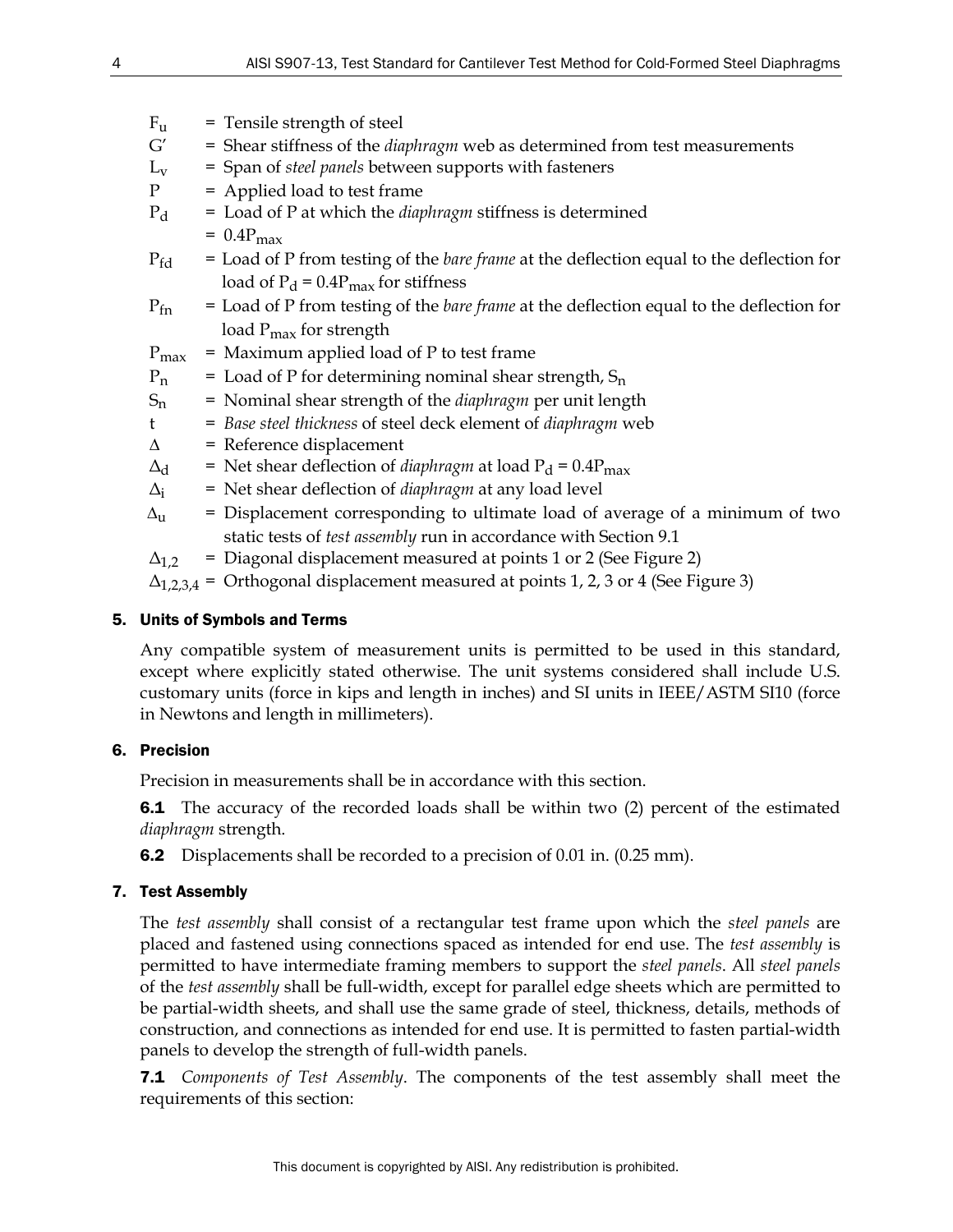7.1.1 *Steel Panels*. The *steel panels* shall be installed perpendicular to the load beam(s) as shown in Figures 1 through 3 or parallel to the load beam(s). All of the panels in a *test assembly* shall be produced from the same coil of steel. The end lap splice, as illustrated in Figure 1, is optional, but shall be included in the test program if end lap performance is a test program parameter.

# User Note:

It is permitted to apply test results for butted or continuous sheets to lapped construction.

It is permitted to connect the *steel panel*'s parallel edges to the support framing members, as required, to ensure the failure mechanism of the test occurs in the field of the *diaphragm*. To test an edge detail parallel with the *steel panel* span or an end detail perpendicular to the *steel panel* span, it is permitted to provide enough connections elsewhere to ensure the failures occur at the desired locations. The same *configuration* shall be tested without the end detail to isolate the contribution of the end detail, unless the end detail contribution can be determined analytically.

7.1.2 *Test Frame Support Members*. The test frame members that support the *steel panels* are permitted to be steel, concrete, wood, or a combination of materials representative of intended end use. The intermediate support beams shall be installed consistent with the intended construction.

# User Notes:

- a. The failure mechanism and flexibility of *steel panel* connections to the test frame support members should be representative of the intended end use.
- b. The test frame member sizes need not be the same size as those for the intended end use.

7.2 Cantilever Test Assembly. The cantilever test consists of the rectangular *test assembly* with load applied along one side of the test frame, and supports provided at the opposite side of the test frame. See Figures 1 through 3 for illustrations.

The *test assembly* size shall not be less than five (5) full-width *steel panels* and shall have an *aspect ratio* (see Figures 1 through 3) between 0.6 and 1.67. When the intended end use of the *diaphragm* is outside these limits, it is permitted for the *test assembly* size to be less than five (5) full-width *steel panels* and have an *aspect ratio* outside the 0.6 to 1.67 limits.

# 8. Number of Diaphragm Tests

8.1 *Tests for Single Diaphragm System*. To determine the strength and the stiffness of a single *diaphragm* assembly from testing, the minimum number of tests shall be in accordance with Section F1.1(a) of AISI S100.

#### User Note:

AISI S100 Section F1.1(a) requires a minimum of three (3) tests, with additional tests required based on the deviation from the average.

8.2 *Analytical Model Tests*. For analytical model tests, the number of tests shall be enough to cover the application range(s) of the parameter(s) being evaluated, but shall not be less than three (3). Individual tests are permitted to vary multiple parameters. Extrapolation beyond the limits of the parameters tested is not permitted.

#### User Note:

The number of tests required will vary based on the specific test objective. See Section E1.2 of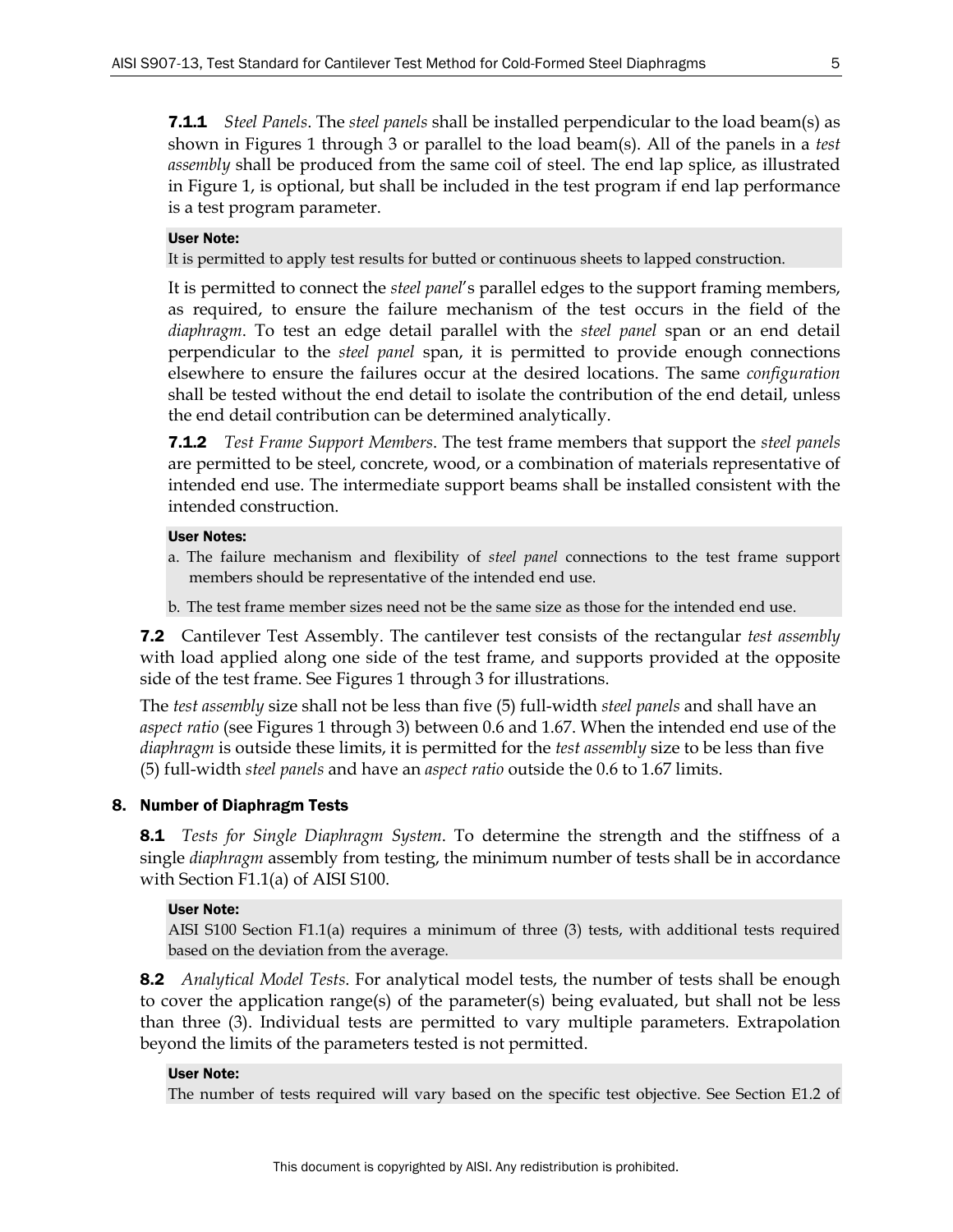#### AISI S310 for examples of test objectives.

8.2.1 *Tests for the Development of an Analytical Equation*. The tests for development of an analytical equation shall include the bounds and at least one intermediate point of each parameter being evaluated.

### User Note:

A list of common parameters is included in the Commentary.

8.2.2 *Tests Used to Modify or Verify Applications of an Analytical Model*. For tests used to modify or verify the applications of an analytical model, a minimum of three (3) tests or three (3) times the number of essential parameters as provided in Table E1.2-1 of AISI S310 whichever is larger, shall be required.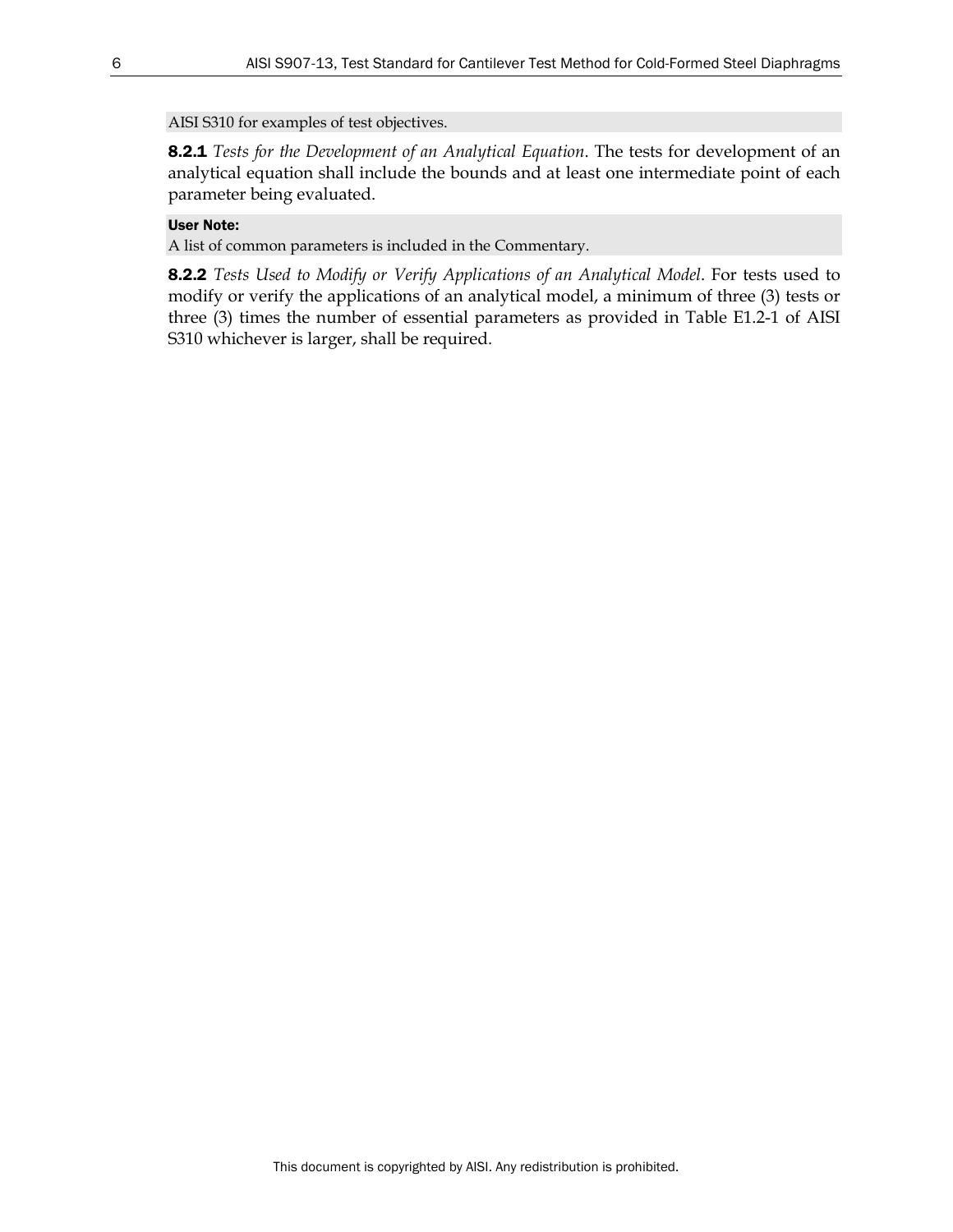

Note: Reaction to axial load in member CD is permitted to be a tension reaction at point C.

Figure 1 –Cantilever Test Assembly

#### User Note:

To minimize the *out-of-plane* movement, the load should be applied to the load beam(s) as close as practical to the shear center of the *test assembly*. An *out-of-plane* load or a restraint device should be applied to the load beam(s) to offset or restrain the net *out-of-plane* uplift.

#### 9. Test Procedure

#### 9.1 Static Test

A static test shall follow the test procedure outline in this section.

9.1.1 *Bare Frame*. The strength and stiffness of the *bare frame* shall be determined using the *diaphragm* load test procedure outlined in Section 9.1.2. The load beam member shall support at least the dead load that will be on the member when testing the *test assembly*. The same displacement measurement method used during the *diaphragm* load test shall be used for the *bare frame* test. The load-deflection curve of the *bare frame* shall include deflection greater than that expected in the *test assembly*.

The means used to restrain the *out-of-plane* movement of the *test assembly* shall be in place during the *bare frame* test.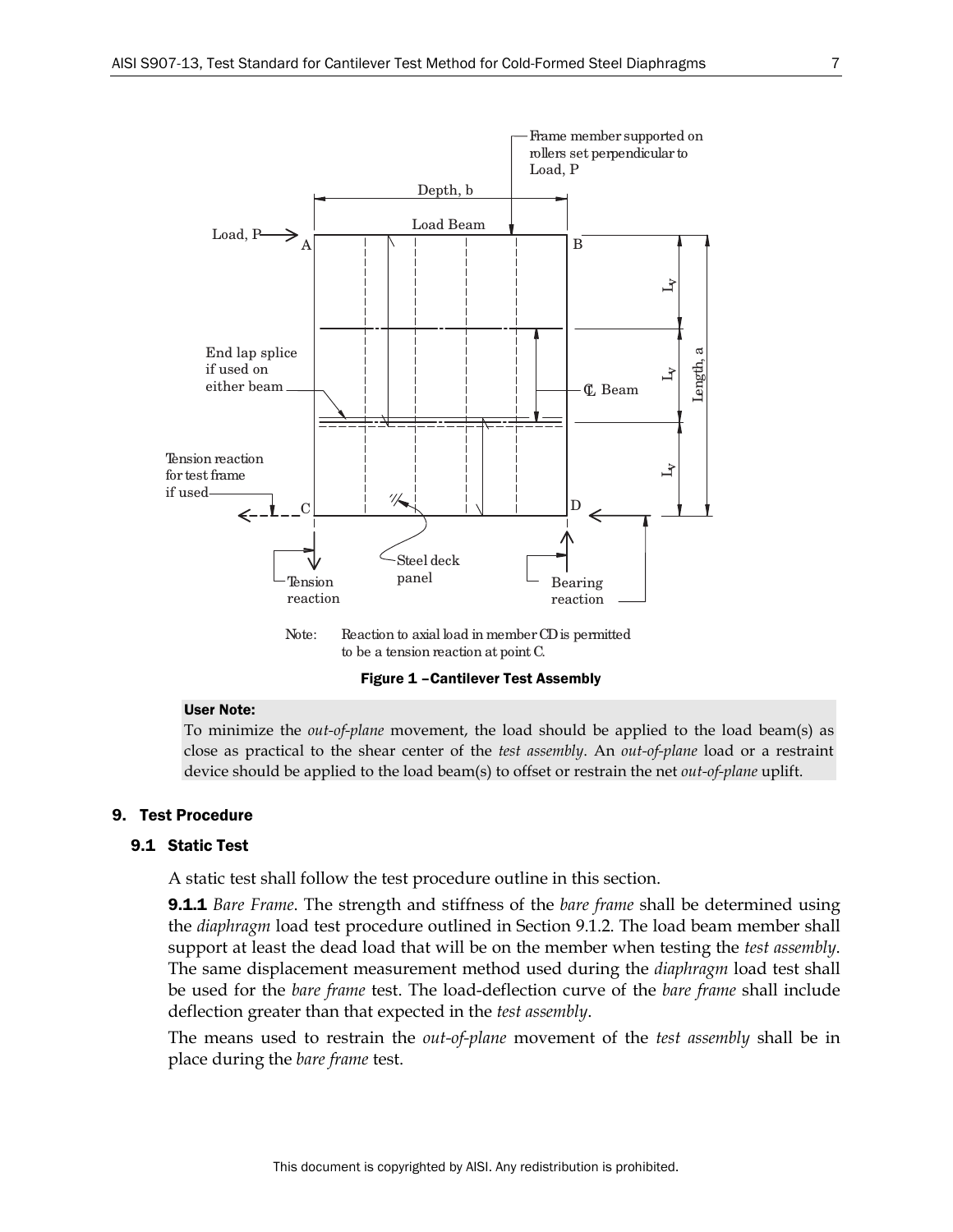The measured *bare frame* contribution from a test frame arrangement with a greater number of interior beams is permitted to be applied to tests on the same size test frame, but with fewer interior beams installed.

**9.1.2** *Loading Procedure.* It is optional to apply five percent of the estimated maximum load, 0.05P<sub>max</sub>, as an initial load to the *test assembly*. At least 10 sets of load and displacement readings shall be provided prior to reaching maximum applied load,  $P_{\text{max}}$ . The sets of readings shall be taken with approximately equal load increments. The rate of loading shall be such that  $P_{\text{max}}$  is achieved in not less than 10 minutes. Loads shall be applied with a calibrated load system. Displacements shall be measured with dial gages or other devices. At load levels of approximately one-quarter and one-half of the estimated maximum load, the load shall be lowered to the initial load and the residual displacement of the *diaphragm* shall be recorded.

# 9.2 Cyclic Test

A cyclic test shall follow the test procedure outlined in this section.

9.2.1 *Summary of Method*. The cyclic shear strength and shear stiffness for *steel panels* shall be determined by subjecting the *test assembly* to full-reversal cyclic displacements, ±∆. As the assembly is full-reverse cyclically loaded to specified displacement increments, the racking (shear) force and displacements shall be continuously measured.

9.2.2 *Loading Procedure*. Prior to the cyclic tests, at least two static tests shall be performed in accordance with Section 9.1. The full-reverse cyclic loading sequence shall follow the loading cycles in Table 1 for floor, roof, or wall *diaphragms*. The rate of loading shall not exceed 1.0 Hz. A minimum of 100 load displacement points shall be recorded for each load cycle. It is permitted to pause the test at the end of a load cycle and then continue with the subsequent load cycle to observe the condition of the *test assembly*. Alternate cyclic loading sequences are permitted.

| Cycle No.      | $\% \Delta_u$ | Cycle No. | % $\Delta$ <sub>u</sub> | Cycle No. | % $\Delta$ <sub>u</sub> | Cycle No. | % $\Delta$ <sub>u</sub> |
|----------------|---------------|-----------|-------------------------|-----------|-------------------------|-----------|-------------------------|
|                | 5.0           | 11        | 5.6                     | 21        | 20                      | 31        | 30                      |
| $\overline{2}$ | 5.0           | 12        | 5.6                     | 22        | 15                      | 32        | 70                      |
| 3              | 5.0           | 13        | 5.6                     | 23        | 15                      | 33        | 53                      |
| 4              | 5.0           | 14        | 10.0                    | 24        | 15                      | 34        | 53                      |
| 5              | 5.0           | 15        | 7.5                     | 25        | 30                      | 35        | 100                     |
| 6              | 5.0           | 16        | 7.5                     | 26        | 23                      | 36        | 75                      |
| 7              | 7.5           | 17        | 7.5                     | 27        | 23                      | 37        | 75                      |
| $\,8\,$        | 5.6           | 18        | 7.5                     | 28        | 23                      | 38        | 150                     |
| 9              | 5.6           | 19        | 7.5                     | 29        | 10                      | 39        | 113                     |
| 10             | 5.6           | 20        | 7.5                     | 30        | 30                      | 40        | 113                     |

| Table 1                  |  |  |  |  |  |  |  |
|--------------------------|--|--|--|--|--|--|--|
| <b>Basic Load Cycles</b> |  |  |  |  |  |  |  |

where

 $\Delta$ <sub>u</sub> = Displacement corresponding to ultimate load of average of a minimum of two static tests of the *test assembly* run in accordance with Section 9.1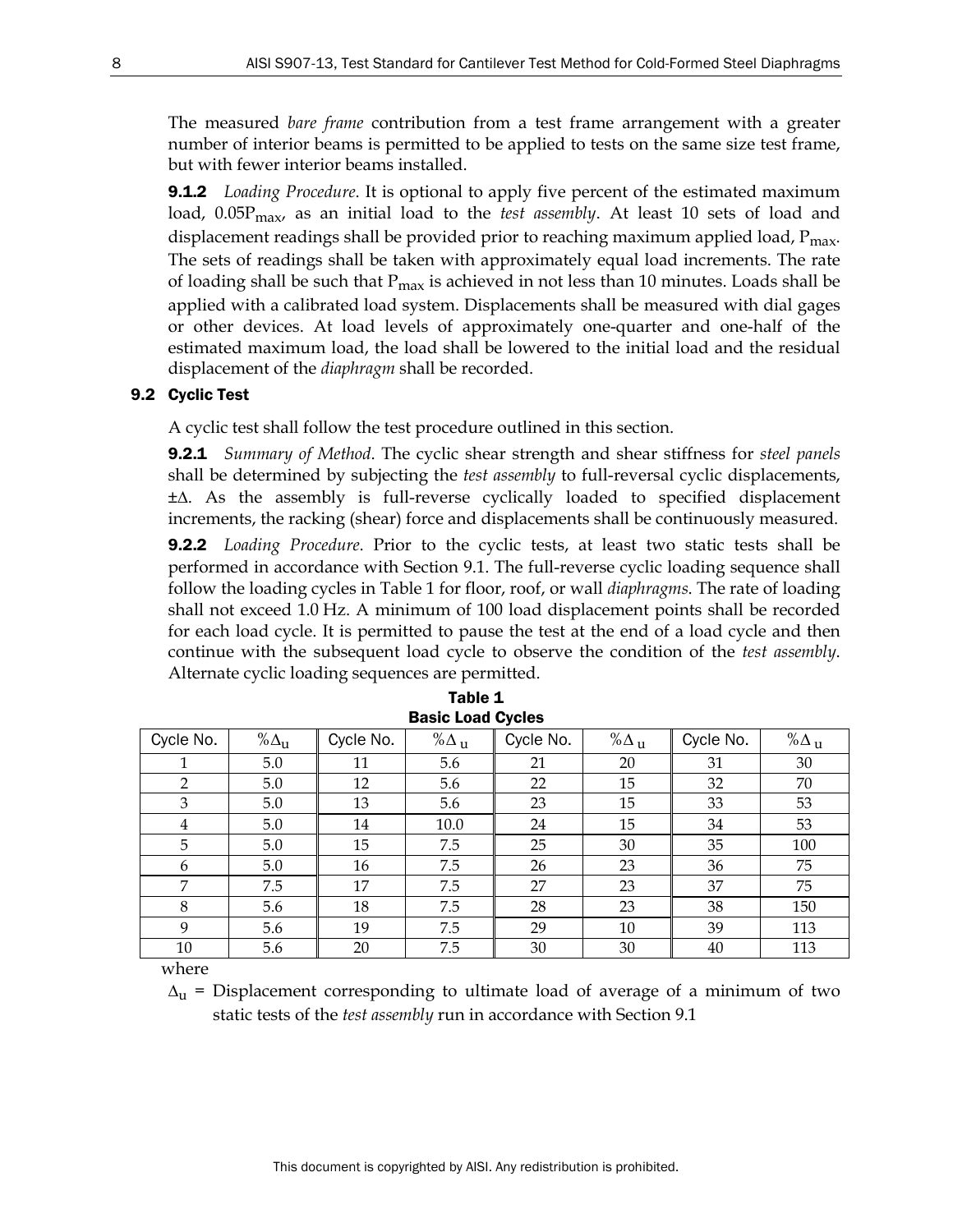#### 10. Analysis of a Diaphragm Test

**10.1** *Nominal Diaphragm Web Shear Strength*. The nominal *diaphragm* web shear strength, S<sub>n</sub>, which is the shear load per unit length across the depth of the test frame, shall be determined in accordance with Eq. 10.1-1 as follows:

$$
S_n = \frac{P_n}{b} \tag{Eq. 10.1-1}
$$

where

$$
P_n = P_{\text{max}} - P_{\text{max}} \left( \frac{P_{\text{fn}}}{P_{\text{max}}} - 0.02 \right) \qquad \text{if } \frac{P_{\text{fn}}}{P_{\text{max}}} > 0.02 \tag{Eq. 10.1-2}
$$

$$
P_n = P_{\text{max}} \qquad \qquad \text{if } \frac{P_{\text{fn}}}{P_{\text{max}}} \le 0.02 \qquad (Eq. 10.1-3)
$$

where

 $P_{\text{max}}$  = Maximum applied load of P to test frame

- Pfn = Load of P from testing of the *bare frame* at the deflection equal to the deflection for load of  $P_{\text{max}}$  for strength
- b = Depth of *diaphragm* test frame and dimension parallel to load, P

10.2 *Diaphragm Web Shear Stiffness*. To determine the *diaphragm* web shear stiffness, G', for the full frame *test assembly*, the load-net deflection curve shall be plotted for the static test (See Figure 4) or the backbone curve of the cyclic test (See Figure 5). When the deflection curve from no load to the initial load as described in Section 9.1.2 is inconsistent with the deflection envelope from the initial load to load,  $P_d$ , it is permitted to project the envelope back to the no-load condition to establish the zero-load deflection. That deflection shall then be used as the zero point to determine G'.

When Deflection Device Scheme 1 with diagonal displacement measurements (illustrated in Figure 2) is used, the net shear deflection,  $\Delta_{i}$ , shall be determined in accordance with Eq. 10.2-1 as follows:

$$
\Delta_{i} = (\Delta_{1}|+|\Delta_{2}|)\frac{\sqrt{a^{2}+b^{2}}}{2b}
$$
 (Eq. 10.2-1)

where

∆1,2= Diagonal displacement measured at points 1 or 2 (See Figure 2)

a = Length of *diaphragm* test frame

b = Depth of *diaphragm* test frame

When Deflection Device Scheme 2 with orthogonal displacement measurements (illustrated in Figure 3) is used, the net shear deflection,  $\Delta_i$ , shall be determined in accordance with Eq. 10.2-2 as follows:

$$
\Delta_{\mathbf{i}} = \Delta_{\mathbf{3}} - [\Delta_{\mathbf{1}} + (\Delta_{\mathbf{2}} + \Delta_{\mathbf{4}}) \mathbf{a} / \mathbf{b}]
$$
 (Eq. 10.2-2)  
where

 $\Delta_{1,2,3,4}$  = Orthogonal displacement measured at points 1, 2, 3, or 4 (See Figure 3)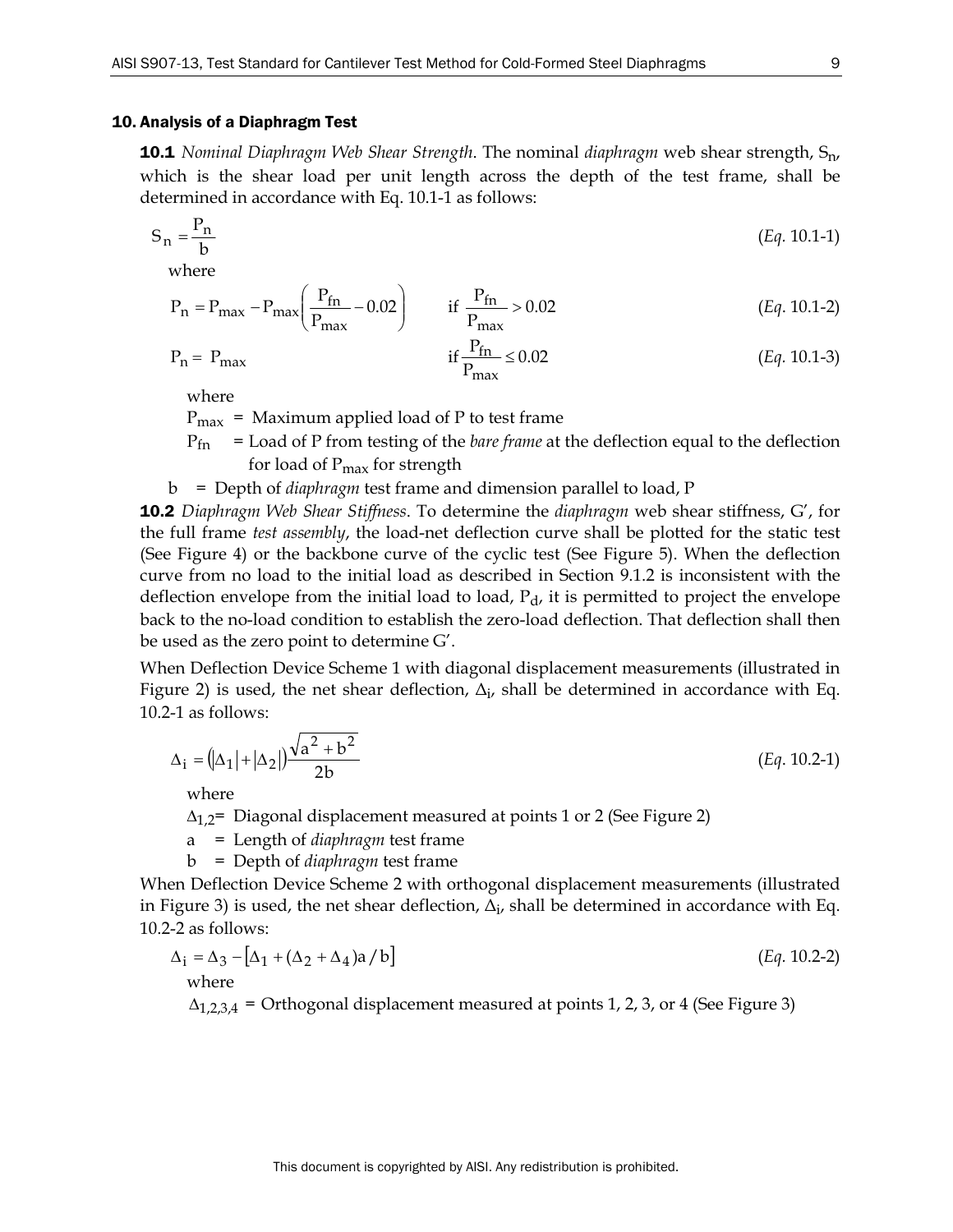



In lieu of Eq. 10.2-1, it is permitted to use Eq. 10.2-3 to determine the *bare frame* deflection,  $\Delta_{i}$ , with only displacement device 1 if Deflection Device Scheme 1 (illustrated in Figure 2) is used:

$$
\Delta_{i} = (|\Delta_{1}|) \frac{\sqrt{a^{2} + b^{2}}}{b}
$$
 (Eq. 10.2-3)

In lieu of Eq. 10.2-2, it is permitted to use Eq. 10.2-4 to determine the *bare frame* deflection,  $\Delta_{i}$ , with only displacement device 3 if Deflection Device Scheme 2 (illustrated in Figure 3) is used:

$$
\Delta_{\mathbf{i}} = \Delta_{\mathbf{3}} \tag{Eq. 10.2-4}
$$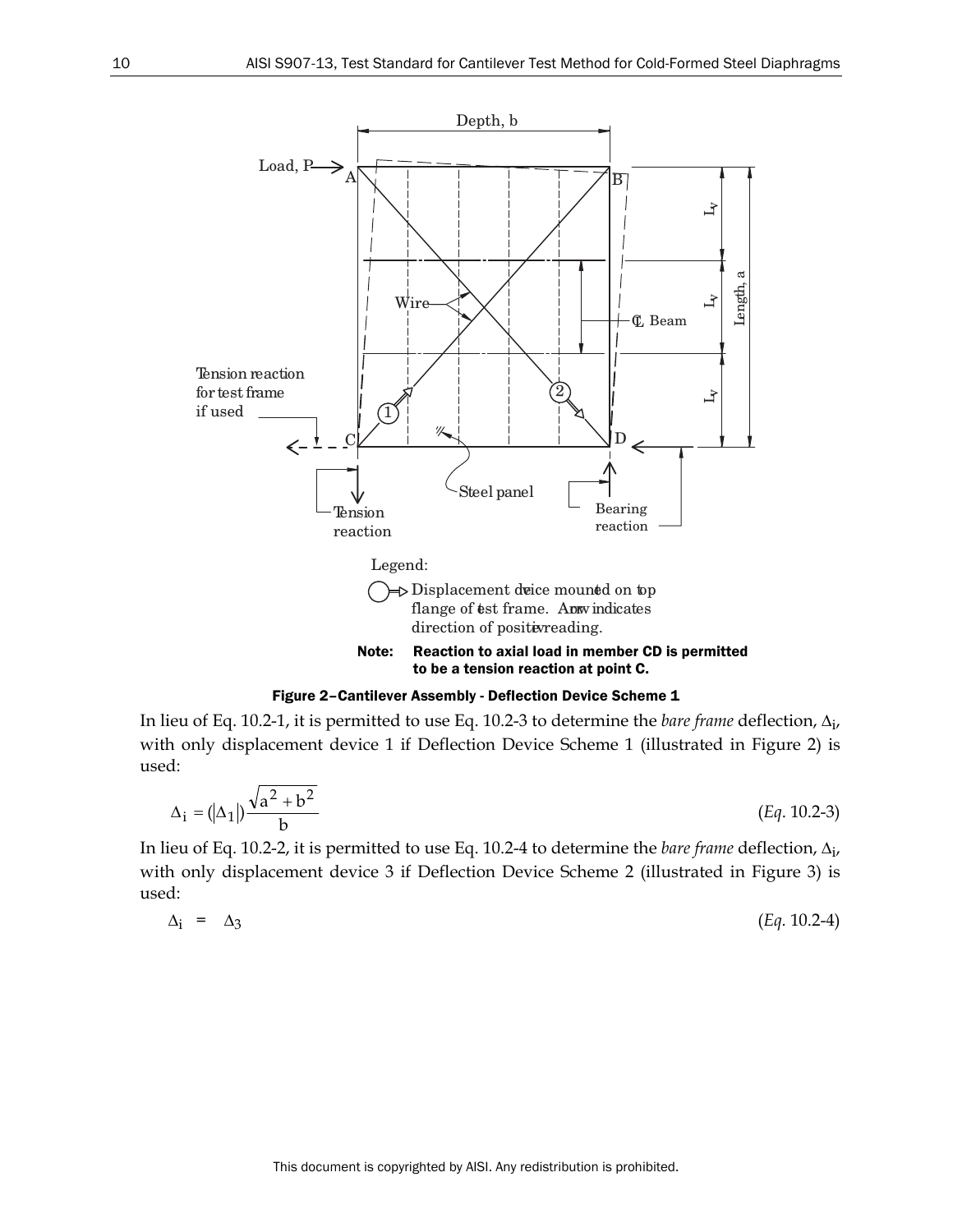



The *diaphragm* web shear stiffness, G', shall be determined in accordance with Eq. 10.2-5, where P<sub>d</sub> shall be determined in accordance with Eq. 10.2-6 or 10.2-7, and  $\Delta_d$  is the corresponding net deflection as illustrated in the load-net deflection curve for static tests (See Figure 4) or the backbone curve for the cyclic tests (See Figure 5):

$$
G' = \left(\frac{P_d a}{\Delta_d b}\right) \tag{Eq. 10.2-5}
$$

where

$$
P_{d} = 0.4P_{\text{max}} - 0.4P_{\text{max}} \left( \frac{P_{fd}}{0.4P_{\text{max}}} - 0.02 \right) \text{ if } \frac{P_{fd}}{0.4P_{\text{max}}} > 0.02 \qquad (Eq. 10.2-6)
$$

$$
P_{\rm d} = 0.4 P_{\rm max}
$$
 if  $\frac{P_{\rm fd}}{0.4 P_{\rm max}} \le 0.02$  (*Eq*. 10.2-7)

where

- Pd = Load of P at which the *diaphragm* stiffness is determined
- $P_{\text{fd}}$  = Load of P from testing of bare test frame at the deflection equal to the net deflection for load of  $P_d = 0.4P_{max}$
- $\Delta_d$  = Net shear deflection of *diaphragm* test at load P<sub>d</sub> = 0.4P<sub>max</sub>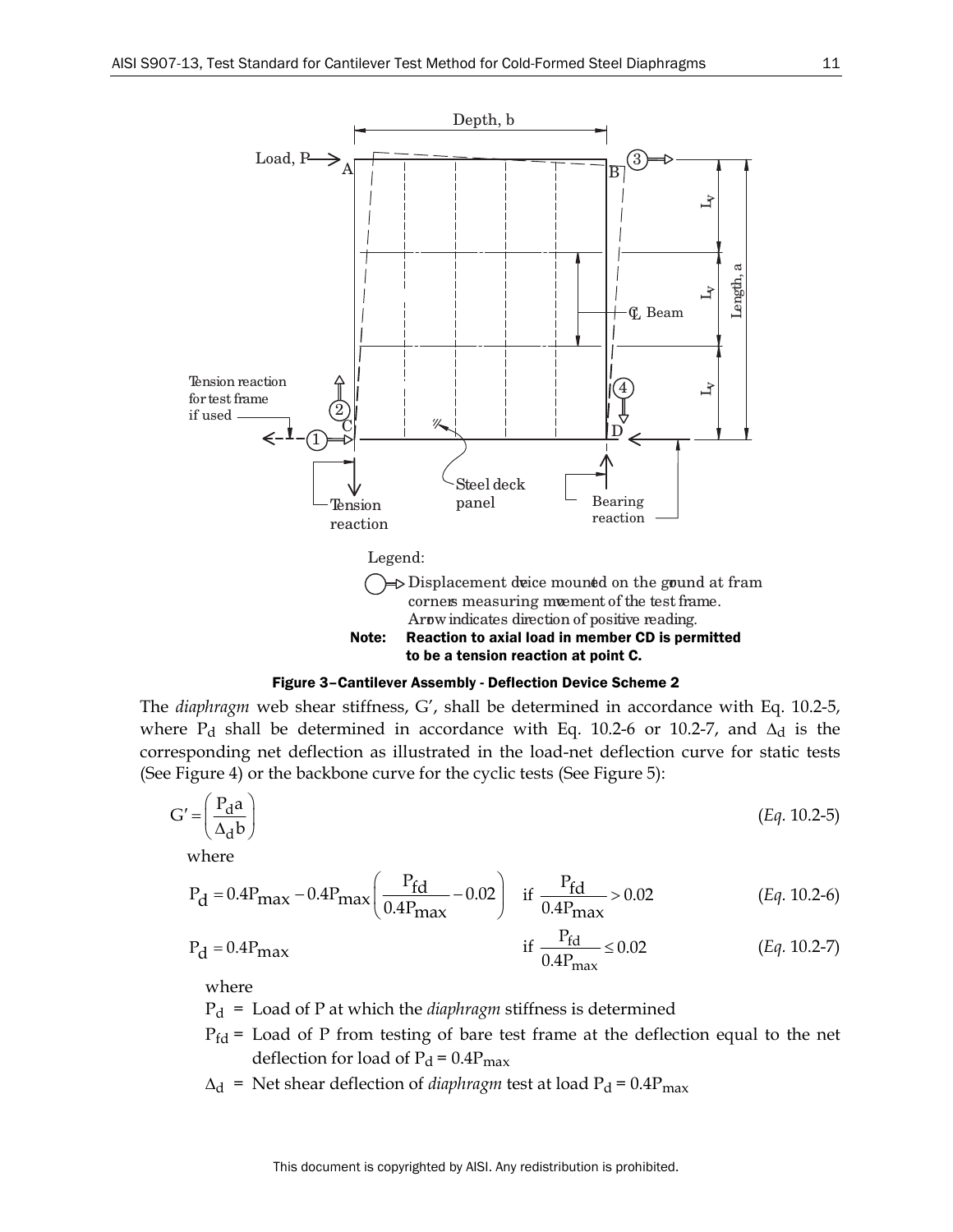# User Note:

When mixed component systems are tested to confirm theoretical stiffness equations, an assembly-specific theoretical stiffness equation should be developed for comparison with tested deflections. A test specimen with differing panel lengths is an example of a system with mixed components.

10.3 *Flexibility Factor*. The flexibility factor of the *diaphragm* web, F, shall be determined in accordance with Eq. 10.3-1 as follows:



Figure 4 - Typical Load – Net-Deflection Curve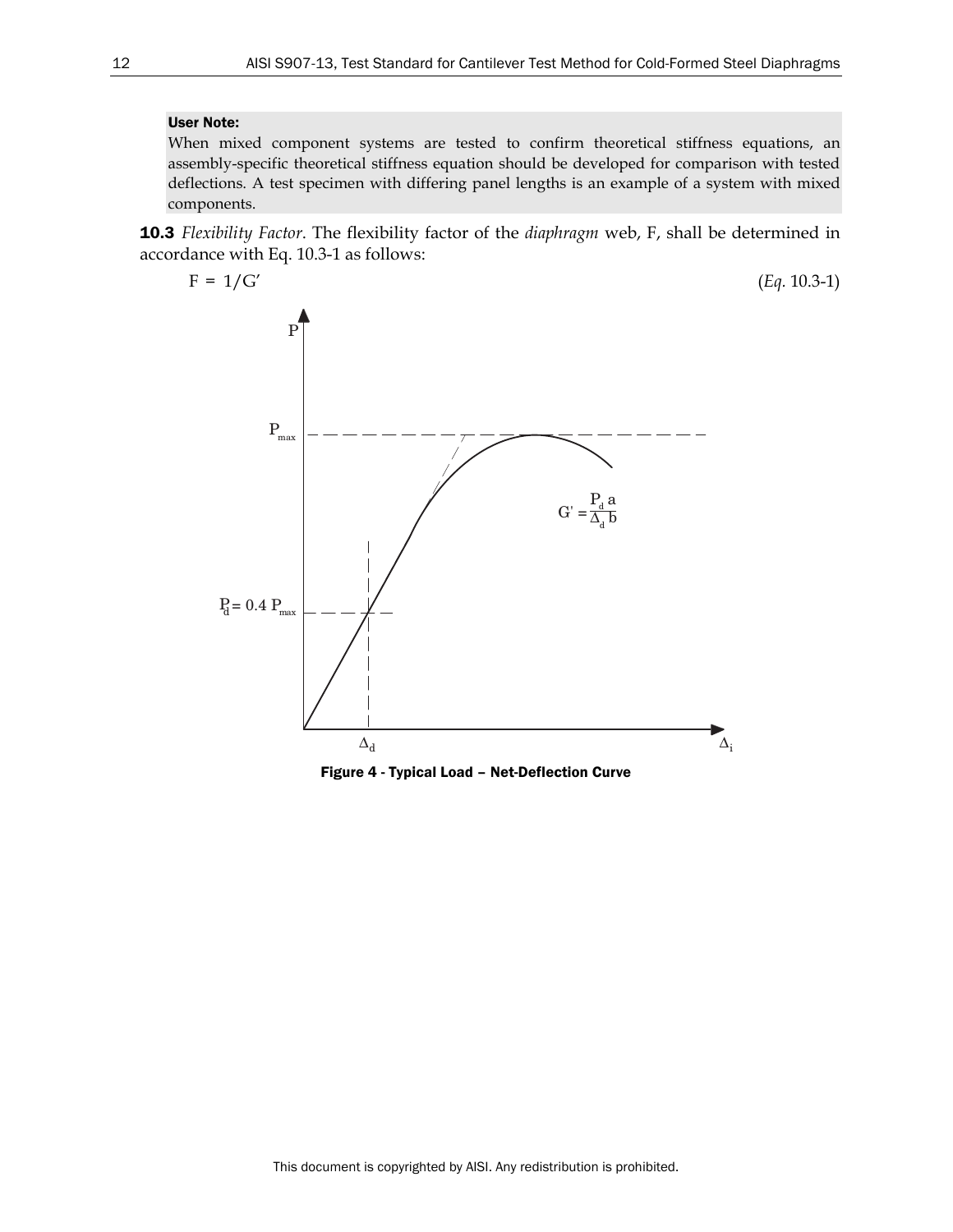

Figure 5 – Typical Backbone Curve

#### 11. Conditions of Acceptance

11.1 *Existing Test Data*. Existing test data and criteria used for the development, modification, or verification of an analytical model from test programs conducted in accordance with test methods that predate this standard are permitted to be combined with the test data obtained from these provisions.

11.2 *Analytical Model Tests*. Analytical model test results for developing, verifying or modifying an analytical model for *diaphragm* web shear strength shall achieve a correlation coefficient  $(C<sub>c</sub>)$  as specified in Section F1.1(b) of AISI S100. Calibration of safety and resistance factors shall be in accordance with E1.2.2(c) of AISI S310.

11.3 *Elimination of Test Results*. No test result shall be eliminated unless a rationale for its exclusion is provided.

11.4 *Load Displacement Hysteresis Loops*. Sections 11.1 and 11.2 shall not be required if the results of the test program are only used to generate load-displacement hysteresis loops.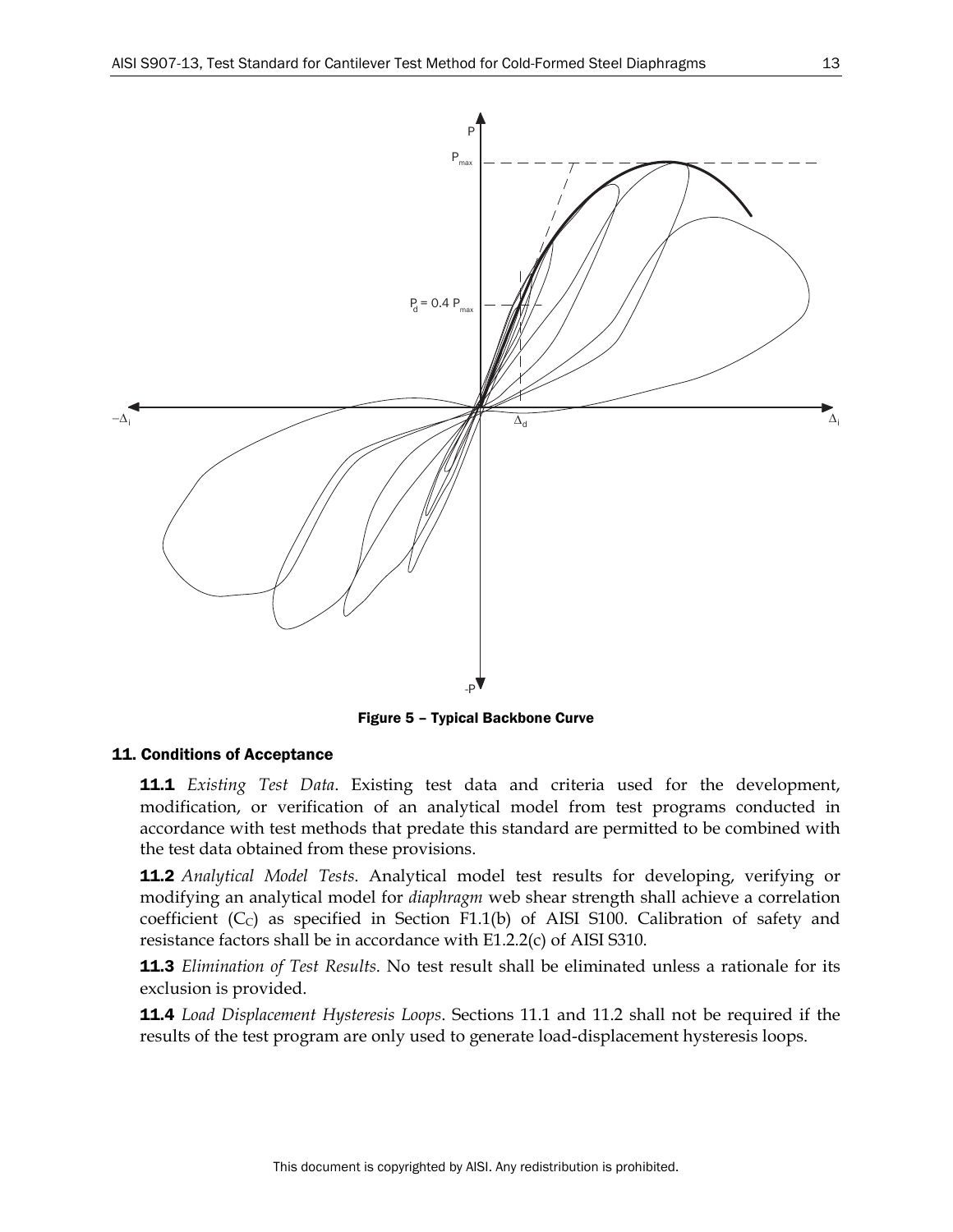#### 12. Test Specimen Materials and Connectors

12.1 *Steel*. *Steel panels* used in *diaphragm* tests shall be evaluated by material property tests to determine the tensile strength, yield stress, and percent elongation in accordance with ASTM A370. In addition, the *base steel thickness* shall be determined. Test results shall be based on the evaluation of at least three samples in each thickness. The samples shall be selected from different *steel panels* of the *test assembly*.

12.2 *Structural Concrete*. *Structural concrete* cylinders shall be field-cured in accordance with ASTM C31. Test cylinders shall be cured close to and in a manner similar to the *diaphragm* construction. If test cylinders indicate that  $f'_{c}$  is near the design value, the curing time is permitted to be less than 28 days, but shall not be less than seven days. Two tests with two cylinders in each test shall be performed in accordance with ASTM C39 and the average compressive strength shall be reported during a 48-hour period immediately preceding and following any *diaphragm* test series. The average of two tests, or four cylinders total, shall be used to establish the compressive strength of the *structural concrete*.

Normal-weight aggregates in the *structural concrete* shall comply with ASTM C33. An aggregate description shall include the rock and mineral components, shape, hardness, maximum size and grading specification.

Lightweight aggregate shall be in accordance with the requirements of ASTM C330. Lightweight aggregate shall be identified by the generic or trade name, shape, size, maximum size, and grading specification.

Average *structural concrete* cover depth over top of the deck at the supports, d<sub>c</sub>, shall be recorded from at least two locations per support for each test assembly.

#### User Note:

Accessibility of interior beams may limit measurement of  $d_c$  to near the ends of the beams.

12.3 *Insulating Concrete*. The *insulating concrete* cylinders shall be field-cured close to and in a manner similar to the *diaphragm* construction. The compressive strength and density of the *insulating concrete* used in the *diaphragm* tests shall be determined in accordance with ASTM C495. Two tests with two cylinders in each test shall be performed, and the average compressive strengths shall be reported during a 48-hour period immediately preceding and following any *diaphragm* test series. The average of two tests, or four cylinders total, shall be used to establish the compressive strength of the *insulating concrete*.

For *insulating concrete* with aggregates, the aggregates shall conform to ASTM C332.

For insulating cellular concrete, the foaming agents shall conform to ASTM C869. Insulating-cellular concrete shall be applied to the *steel panels* in accordance with the instructions of the manufacturer of the foaming agents. The cellular concrete mix design and placement instruction shall be included in the test report.

Average *insulating concrete* cover depth over top of the deck at the supports, d<sub>c</sub>, shall be recorded from two locations per support for each test assembly.

### User Note:

Accessibility of interior beams may limit measurement of  $d_c$  to near the ends of the beams.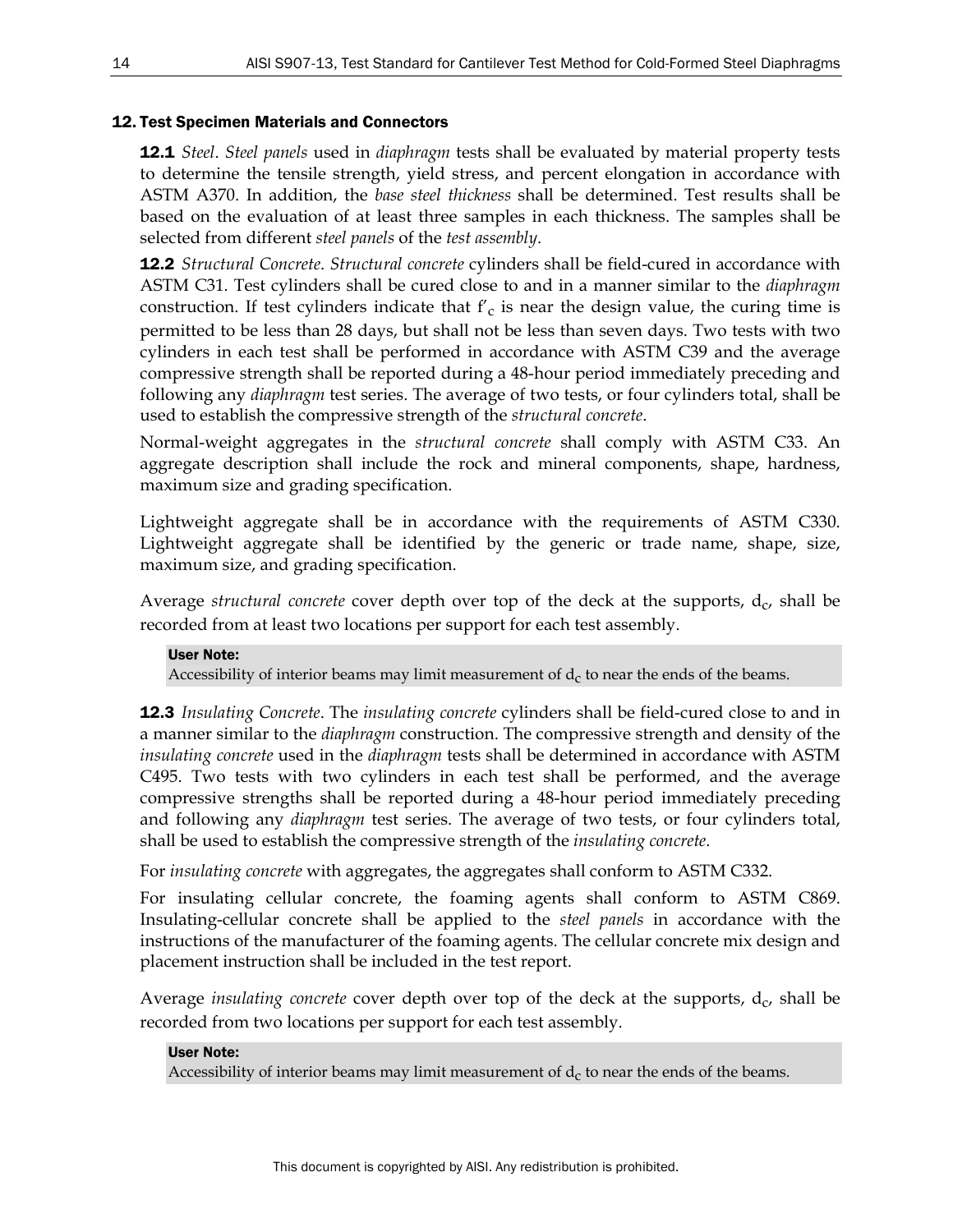12.4 *Welding*. Fillet welds, arc-spot welds, arc-seam welds, *top arc seam sidelap welds*, arcplug welds, and flare-groove welds used in the *diaphragm* tests shall be in accordance with AWS D1.3/D1.3M. Steel-headed stud anchors shall be welded in conformance with AWS D1.1/D1.1M.

12.5 *Mechanical Fasteners to Framing*. Mechanical fasteners used in the *diaphragm* tests shall be installed in accordance with the fastener manufacturer's recommendations. A detailed description of the fasteners shall be provided, including length, diameter, thread pitch, head diameter, head shape and penetration distance into or through the substrate material (steel, wood, concrete, etc.).

12.6 *Steel Panel Side Seam Mechanical Connectors*. Detailed descriptions of the connections between adjacent *steel panels* used in the *diaphragm* tests, such as screws, button punch or clinch connections, shall be provided, including the method of installation and the edge dimension of fasteners.

12.7 *Added Elements at Steel Panel Supports*. Added elements used in the *diaphragm* test at the test frame support reactions to transfer shears or to stiffen the panel shall be described in detail, including the connections used to connect the elements to the *steel panel* and framing members.

# 13. Laboratory Testing Report

13.1 *Test Scope*. A test scope, a description of each test *configuration*, shall include a drawing that details all pertinent dimensions, including *base steel thickness*, t, and thickness of fill, d<sub>c</sub>. The description shall define size, type, strength and source, where applicable, of fasteners, and shall define the fastener installation procedures, including equipment, applicable settings and times.

13.2 *Steel Specimen*. The measured mechanical properties of the tested steel specimen shall be included.

13.3 *Individual Materials*. Results of tests on individual materials shall be included.

13.4 *Details Related to Connections*. Details related to connections shall be included in accordance with Sections 13.4.1 and 13.4.2:

**13.4.1** *Weld Connections*. The report shall include weld procedure(s), filler metal, visible weld size (visible diameter of arc spot welds, visible width and length of arc seam welds, visible length of top arc seam and fillet welds), description of weld washers (if applicable), location and any weld defects such as cracks shall be reported. Any welds considered to be critical to the failure of the *test assembly* shall be reported.

**13.4.1.1** Welds transverse and perpendicular to structural supports shall be measured at sidelaps and at the adjacent interior flutes if applicable. It is permitted to measure all transverse support welds.

**13.4.1.2** Welds at panel sidelaps between supports shall be measured.

13.4.2 *Mechanically Fastened Connections*. For mechanical fasteners, the report shall include a record of the installation tools utilized, tool settings specific to the *test assembly*, and a record of trial connections used to establish the tool settings. Any connection considered to be critical to the failure of the *test assembly* shall be reported.

# User Note

Calibration of analytical equations and *single diaphragm systems* should conform to S310 Sections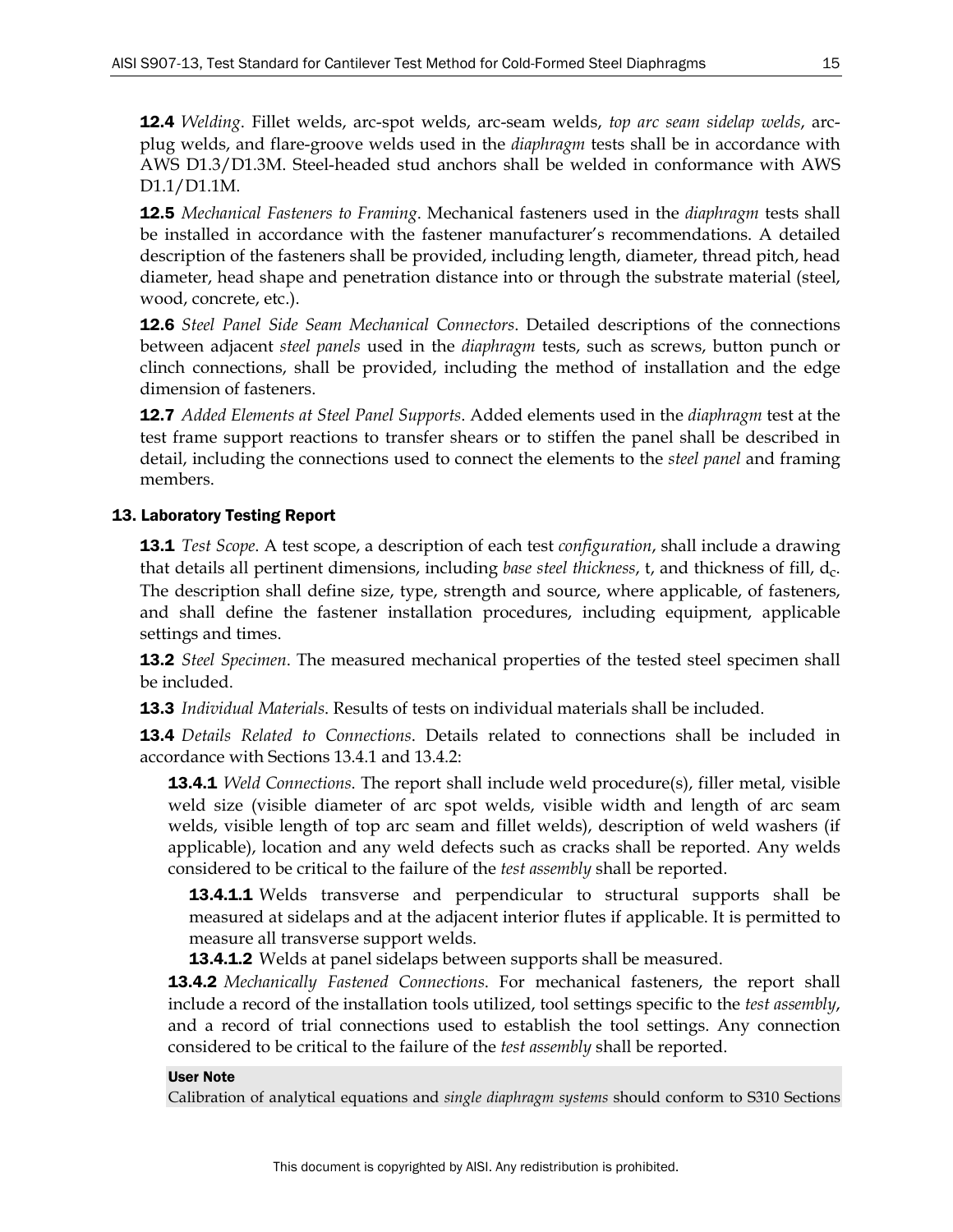E1.2.2 and E2.2, respectively. Sections E1.2.1 and E2.1.1 provide instruction on the number and location of welded connection measurements plus acceptable scatter on weld sizes in each test assembly.

13.5 *Loading*. The report shall provide a detailed drawing of the test setup, depicting location and direction of load application, location of displacement instrumentation and their point of reference, and a description of the test method and loading procedure used, rate of loading, and time to maximum load. Equipment calibration certificates shall be provided.

13.6 *Ambient Conditions*. Ambient conditions at the date of construction, curing period, and date and time of tests shall be reported where relevant to the performance of the tested assembly. The ambient conditions at the test site include relative humidity, temperature and, if outside testing is performed, wind speed.

13.7 *Test Results*. The test results shall be included in accordance with Sections 13.7.1 and 13.7.2.

**13.7.1** The test report shall include individual and average, if applicable, maximum test load values observed; a description of the nature, type and location of failure exhibited by each specimen tested; and a description of the general behavior of the test fixture during load application. Failure modes shall be recorded. Any connection or panel buckling failures shall be identified and recorded. Any failure that occurs prior to the *steel panel* buckling failure, or connection failures between *steel panels* or *steel panels* to the support members, shall be noted. Additionally, photographs shall supplement the description of the failure mode(s).

#### User Note:

Failures of test frame beams or failures of connections between the test frame members should be noted as test frame beam failures if such failures occur prior to the panel buckling or connection failures between *steel panels* or *steel panels* to the support members.

**13.7.2** Tested shear strength and stiffness and load-versus-deformation curves, as plotted directly or as reprinted from data acquisition systems for each test, shall be included in the report.

**13.8** The report shall include certification that the assembly and testing were performed under the direction of an engineer in charge of testing.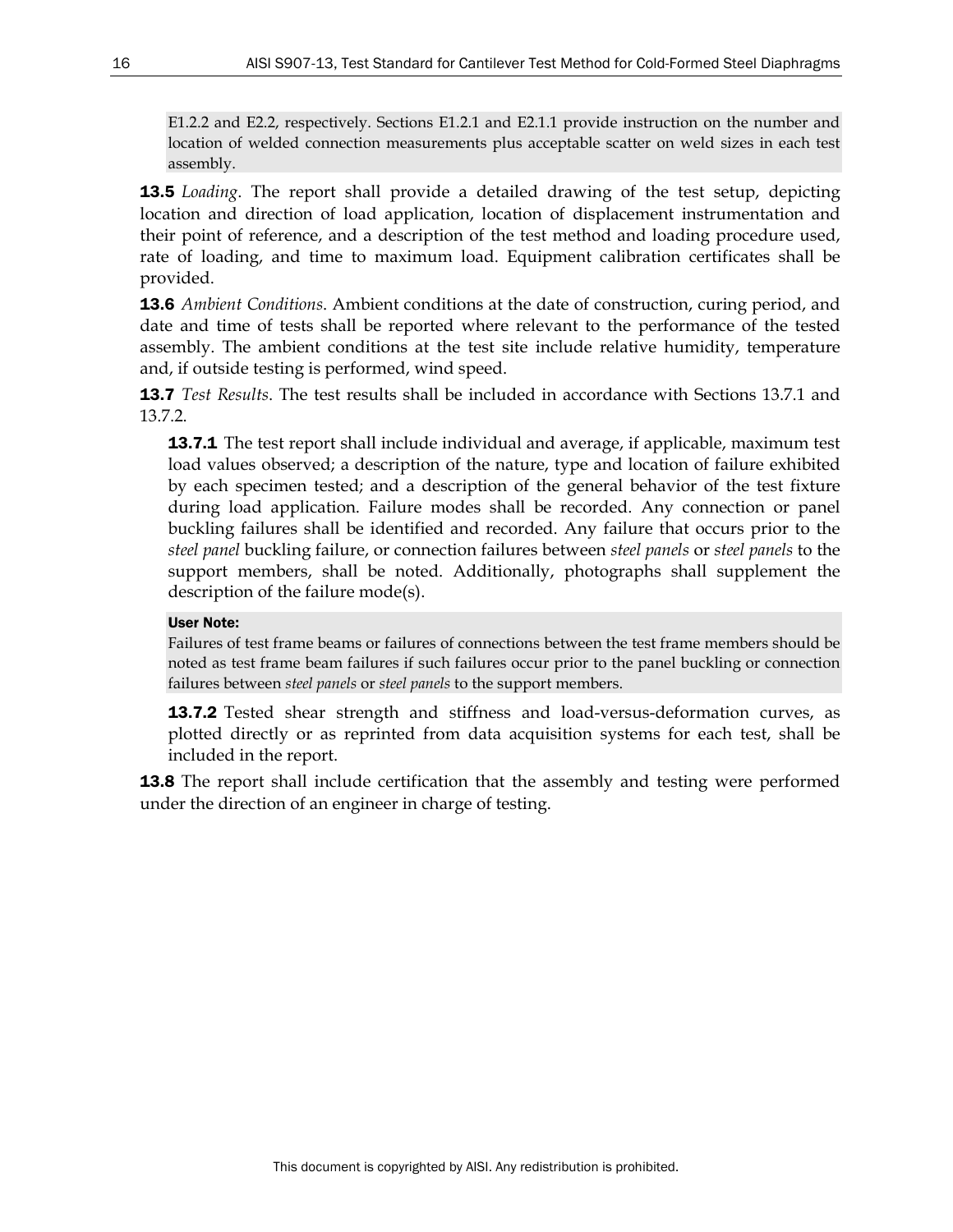# AISI S907-13-C Commentary on Test Standard for Cantilever Test Method for Cold-Formed Steel Diaphragms

#### 1. Scope

Shear *diaphragms* perform the same function of maintaining the shape in a building roof, floor or wall as do plate girder webs in maintaining shape between their stiffeners and flanges. However, the *diaphragm* stiffness, G', usually is an order of magnitude lower than that for thin web girders.

The response of a *diaphragm* assembled from typical *steel panels* is dependent on the panel type and thickness, panel spans, and especially on the number, type and size of connections used. The *diaphragm* involves a "web" (panels), "stiffeners" (joists or purlins), and "flanges" (perimeter members). While its response may be thought of in terms of a short and deep beam, its behavior is much more related to that of truss panels having flexible diagonals.

The design *diaphragm* web shear strength and stiffness per unit length have been developed and are available in the SDI *Diaphragm Design Manual* (2004 and 2006), in the MCA *A Primer on Diaphragm Design* (2004), and in TM 5-809-10 (U.S. Departments of Army, Navy and Air Force, 1982) within the limits given in the documents.

Testing may be conducted to: (1) determine the strength and stiffness of a specific condition; and (2) to develop, modify, or verify the application of analytical models to new connections, *steel panel* profiles or system characteristics. Tests may be conducted using either a cantilever test frame or a simple span test frame. Procedures related to the simple span test method can be found in ASTM E455 (2011a).

In practice, *steel panels* may be attached to structural supports other than steel, such as wood, concrete, or a combination of materials. *Diaphragms* of *steel panels* may include fills such as *structural* or *insulating concrete*. Insulation may be interposed between the deck panels and structural supports or over the top of *steel panels*. The standard does not preclude the use of alternative support materials or combinations of materials not explicitly listed.

Monotonic testing of roof and floor *diaphragms*, particularly using cantilever frames is commonly performed by manufacturers, test laboratories and university researchers. The use of cyclic testing is not common practice for roof and floor *diaphragms*. The test requirements necessary to perform cyclic testing of large-scale roof and floor *diaphragm* assemblies are different from those for monotonic tests, but research has been conducted in this area by universities and manufacturers. The work by Essa, Tremblay and Rogers (2002) is an example of this type of testing. Cyclic testing is recognized as an optional test method, primarily for the purposes of developing load displacement data or hysteresis loops, while monotonic testing remains the standard method of determining *diaphragm* web shear strength and stiffness for design.

In 2013, *wall diaphragm* was added to the test standard since walls (vertical *diaphragms*) often are part of the lateral force resisting system. However, *wall diaphragms* may be subject to additional requirements by the applicable building code, particularly when resisting and dissipating seismic loads.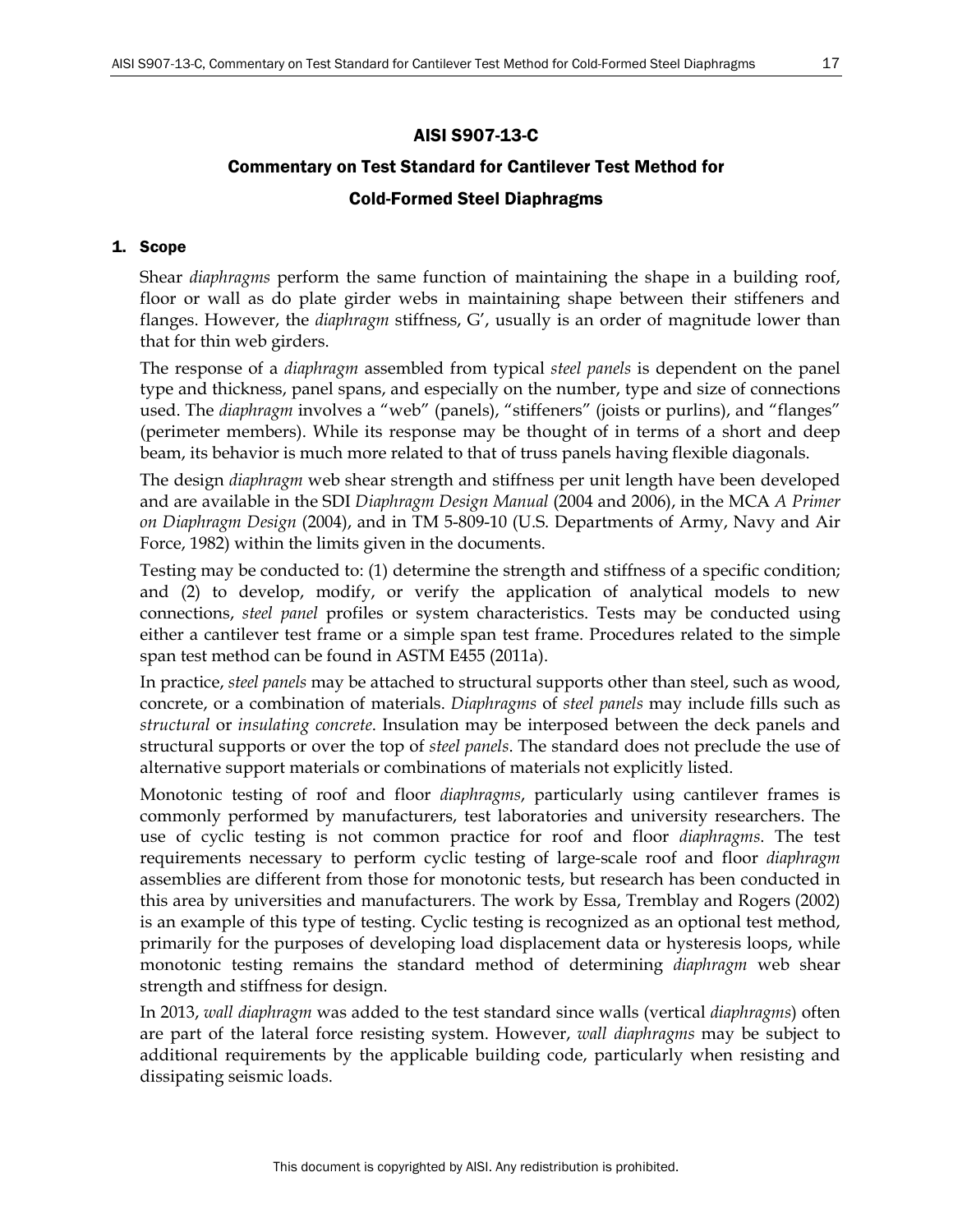The majority of *diaphragm* tests have been conducted on a guided cantilever or simple span *test assembly*. These methods are both described generally in AISI *Design of Light Gage Steel Diaphragms* (First Edition, 1967) and in ASTM E455. ASTM E455 was adopted by the International Conference of Building Officials (ICBO) in early versions of ICC-ES AC43, as described in the Historical Overview in Section 8 of this Commentary. Testing conducted in accordance with AISI, ASTM E455, or other methods that predate AISI S907 should be considered acceptable provided the testing protocol, specimen assemblies and results are documented and meet the intent of this standard.

The *test assembly* may have perimeter members formed using various steel shapes, including wide-flange beams, C-sections, Z-sections, HSS sections, or open web steel joists. The perimeter members may also be formed from wood, concrete, or a combination of material construction, as necessary to reflect the intended end use. The study of support connections on the edges parallel to the flutes of the *diaphragm* assembly usually is not part of a test program.

The *test assembly* should model typical construction, including perimeter transfer elements. In certain assemblies involving open web steel joists, the lower surfaces of the *diaphragm* may be above the perimeter member joist supports, thus limiting perimeter attachment for the *diaphragm*. An edge support angle can be welded to the joist ends to facilitate frequently used edge connections. Such angles should be attached to the joist ends and the joists then secured to the frame to permit proper shear transfer on the perimeter. Other block-like devices may be attached to the frame, between joists, to receive edge connections directly.

Since the ability to transfer forces across the edges of a *diaphragm* parallel to the deck flutes may be assessed directly through evaluation of individual connections used, it is possible to avoid those individual failures by providing sufficient strength. For example, the shear strengths, Q<sub>s</sub>, of steel-headed stud anchors in concrete-filled cold-formed steel deck *diaphragms* can be predetermined, and studs may be placed sufficiently close so that perimeter shear failures are virtually eliminated.

7.1.1 *Steel Panels*. End laps should be included when they are part of the design configuration when shear strength at end laps is a test program parameter. A test without an end lap may help an engineer to isolate particular design parameters or to confirm analytical methods since multiple layers of sheets at the end lap connection may impact support connection shear strength and the connection installation quality, particularly in welded connections. End laps often require mixing of span conditions and make the determination of stiffness based on test results for a particular system difficult.

7.1.2 *Test Frame Support Members*. It is not intended that this standard preclude the use of alternative support member materials other than those listed, such as aluminum. The test frame support members should be constructed such that the connections perform in a manner consistent with the intended construction. It is always acceptable for the test frame support members and connections between test frame members to be strong enough to carry the full load of the test without failing.

7.2 *Cantilever Test Assembly*. The *test assembly* size is based on the most common practices that have been historically used for testing *diaphragms* with cold-formed *steel panels*. Testing by the SDI, MCA, and industry under ICC-ES AC43 or ASTM E455 generally was conducted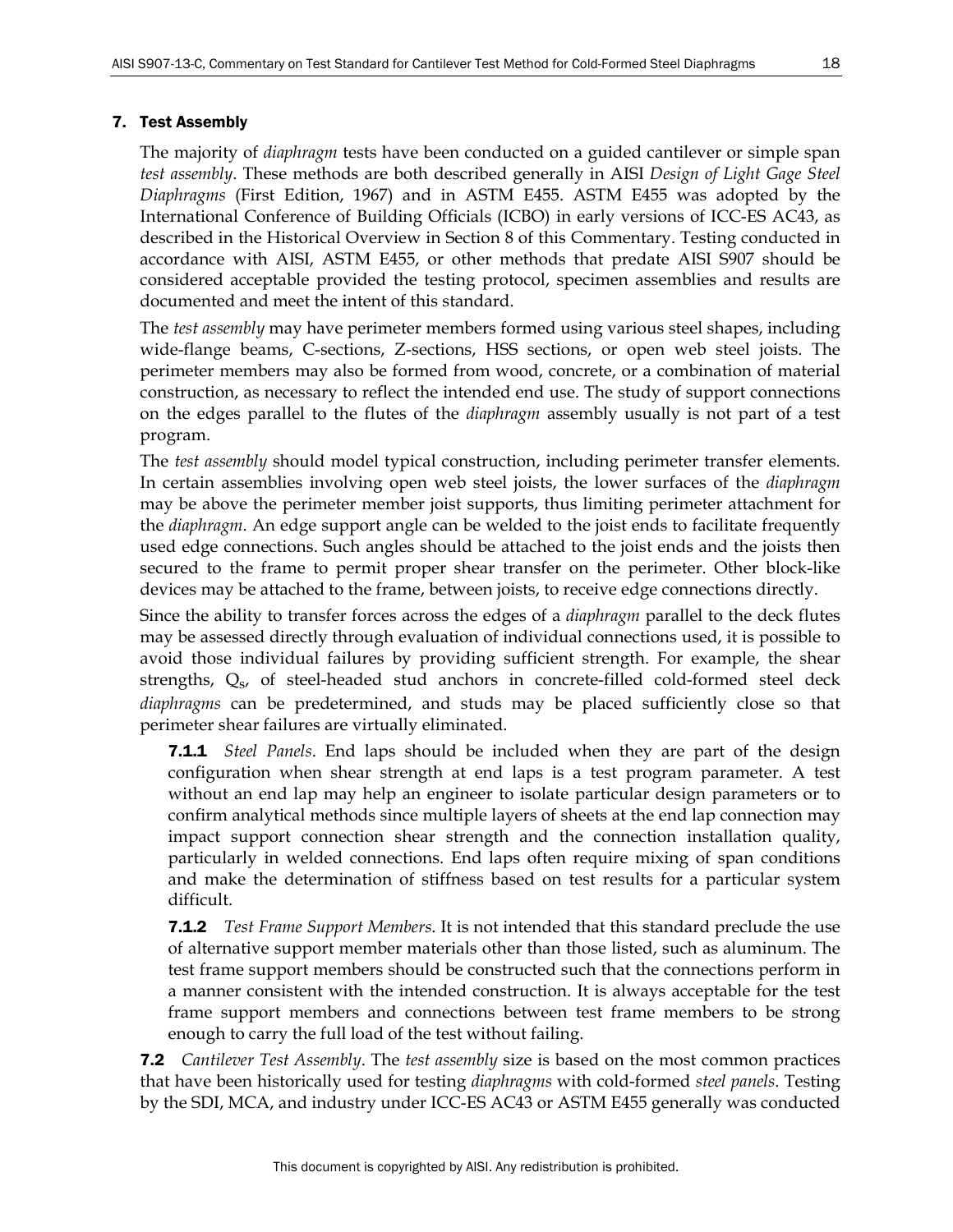with assemblies that were at least five panels wide. The *aspect ratio* of the length to the width was generally close to square for cantilever frames. The five-panel width reduces the influence of the side panels that have an edge attached to the sides of the support frames. This leaves three interior panels that are not influenced by the parallel edge attachment to represent the majority of the panels in a *diaphragm* system, using the *steel panels* as the shear resisting stressed skin of the system. Partial-width panels should not be used to complete a *test assembly* unless the partial-width panel is fastened to supports and stitched to the fullwidth panel so that the full-width interior panel strength can be fully developed. The assembly size is limited to a ratio of 1.67 to 0.6 to limit the effects of *in-plane* bending stress and deflection relative to the shear and shear deflection of the assembly for general use.

It should be noted that *test assemblies* outside the range of the specified size or *aspect ratio* may be used to investigate conditions in which the specified assembly size may not be representative of the actual usage in a structure. This could include *diaphragms* with large or small *aspect ratios* or fewer than five panels in the width of the assembly. Some of the MCA, SDI, and industry testing performed in accordance with ICC-ES AC43 or ASTM E455 fall into this category and have been demonstrated to provide acceptable results. *Test assembly* sizes outside the range of the aspect ratio specified in AISI S907 should only be used to reflect such actual *diaphragm* conditions.

#### 8. Number of Diaphragm Tests

The development of a large-scale test program is dependent on its objective, such as to expand the limits of or to confirm an analytical method. The number of tests required will vary depending on the parameters involved in the theory being investigated. A literature review of the historic practices, theory, and tests should be considered when developing a test program. The differences in historical practices are not necessarily reasons for discarding existing test data.

#### *Historical Overview*

There has been significant testing of *steel panel diaphragms* and *diaphragm* components or connections in the United States since the late 1940s. Much of that work can be generally grouped based on the two commonly used analytic design methodologies; the Steel Deck Institute *Diaphragm Design Manual* (DDM) and the U.S. Government Department of the Army, Navy, and Air Force TM-5-809-10 (1982) *Seismic Design for Buildings* (Tri-Services Manual, or TSM). The Canadian Sheet Steel Building Institute (CSSBI) recognizes both the SDI DDM method and the TSM method in its *Design of Steel Deck Diaphragms* (CCSBI, 1991).

The TSM was derived from the analysis of product manufacturer's proprietary (non-public) large-scale *diaphragm* testing made available to the authors of the initial TSM chapter on *diaphragms*, S.B. Barnes and C.W. Pinkham of S.B. Barnes and Associates, in 1966. This data is reported to have been comprised of tests covering profiles ranging in depth from 1.5 in. (38.1 mm) to 8 in. (203 mm), nominal thicknesses from 0.0295 in. (0.749 mm) to 0.0598 in. (1.519 mm), end lapped, non-end lapped, fluted, cellular, deep deck, and with and without concrete fill. The deck-to-structural support attachments were all welded. Sidelap attachments included button punches and various types of welds based on deck side joint configuration including top arc seam welds, side seam welds (as shown in Figures 2.12 (A) and 7 (B) of AWS D1.3 (2008)), fillet welds, and flare groove welds. Most of the testing used to develop this method was based on single and double span deck panels used in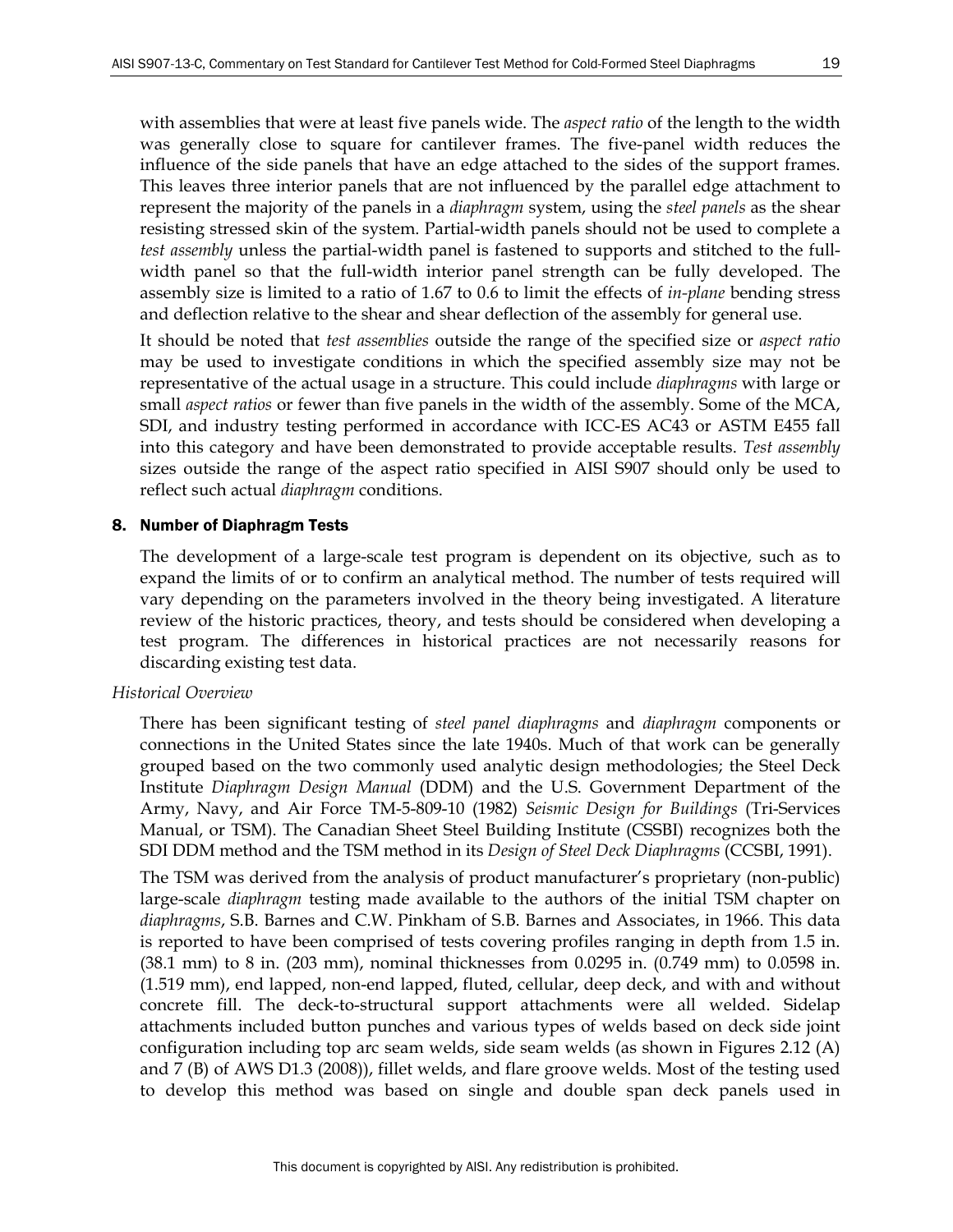combination (single/single, double/double, or single/double). Tests included either lapped or butted end conditions.

Significant additional testing has been conducted in the years since the initial publication of the TSM, typically by individual manufacturers for purposes of recognition or listing by product evaluation agencies such as ICC-ES (formerly ICBO-ES). The recognition of product and test data is commonly based upon evaluation standards published by the particular recognition agency. The most commonly cited evaluation standard is AC43, *Acceptance Criteria for Steel Deck Roof and Floor Systems*, as published by ICC-ES. AC43 was first published in 1996, and reflected the general practices in use at the time of its initial adoption. The tests have often been analyzed based on the general principles presented in either the TSM or DDM, or elements of both. Through the evaluation report process, the TSM and DDM methods have both been readily accepted as a basis to describe the *diaphragm* web shear strength and shear stiffness of proprietary fastening systems including *power-actuated fasteners* (PAF), screw fasteners, and side seam clinch systems based on testing. The published evaluation reports have been historically accepted and approved by building officials and structural engineers for these products on projects in the U.S. and internationally.

The Steel Deck Institute (SDI) published a method for the design of profiled steel deck *diaphragms* in the *Diaphragm Design Manual*, First Edition (DDM01) (SDI, 1981). The basis for confirmation of the theoretical formulas given in the DDM01 was a series of approximately 110 welded and 50 mechanically attached with screw or PAF to large-scale *diaphragm* tests performed at West Virginia University (Luttrell and Ellifritt, 1970). In addition, 53 welded and 75 mechanically fastened sheet-to-sheet and sheet-to-structure connection tests were performed, which resulted in the development of fastener strength and flexibility equations published in DDM01 (1981). The DDM01 (1981) did not specify the range of panels that could be calculated, but the confirmatory testing was based on panels ranging from 1.0 inch to 1.5 inch deep, nominal thickness from 0.018 in. (0.457 mm) to 0.0587 in. (1.49 mm), nonend lapped, fluted, without concrete fill. This testing program involved WR (Type B), IR (Type F), and NR (Type A) deck profiles. A few tests were conducted using 1.0 in. (25.4 mm) form deck and 1-3/8 in. (34.9 mm) V-Beam panels. Most of the testing was based on multiple span deck panels and end laps were not investigated. The majority of the test program involved 18-gage (0.0474 in. (1.20 mm)) and thinner sheets with shorter span lengths (6 ft-8 in. (2032 mm) and under). The majority of the large-scale *diaphragm* tests did not include any sheet-to-sheet (sidelap) connections. The *Diaphragm Design Manual*, Third Edition (DDM03) (SDI, 2004) established application limits not addressed in DDM01. DDM01 primarily discussed  $1-\frac{1}{2}$  in. (38.1 mm) decks since those were the generic decks at the time.

To conduct tests for developing, modifying or verifying an analytical model, it is beneficial for researchers to study the test scope used to confirm the analytical model given in SDI DDM01 (1981), and the test programs described in the previous research (MCA, 2004; VT, 2008).

8.1 *Tests for Single Diaphragm System*. Tests of *single diaphragm systems* are intended to establish the strength and stiffness of a unique assembly based solely on the interpretation of the test results. For this reason, a minimum of three tests is required in accordance with Section F1.1(a) of AISI S100 (2012).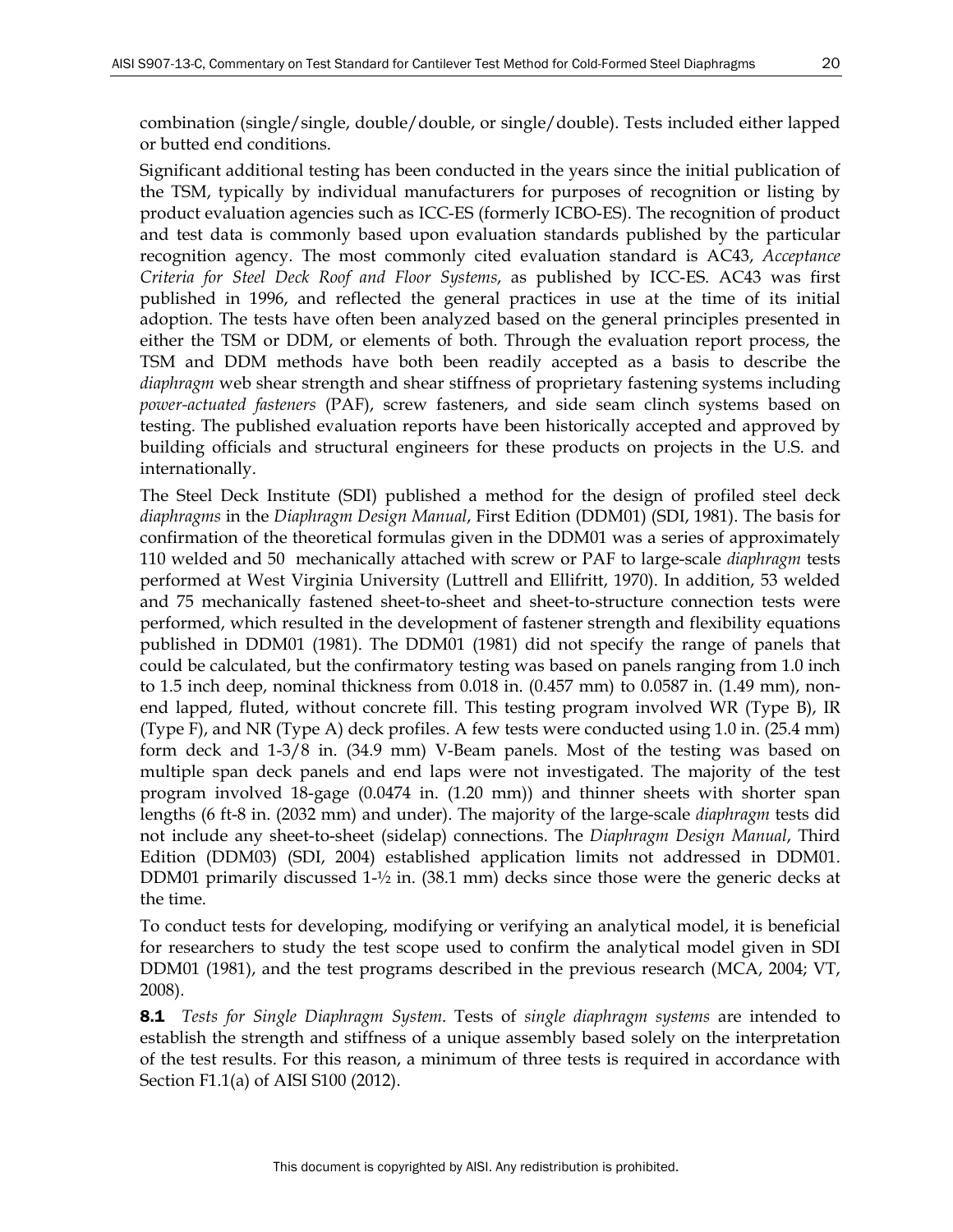8.2 *Analytical Model Tests*. Analytical model testing is conducted to develop, modify or verify an analytical model. This includes verifying or modifying a model based on connections, profiles, or other conditions not previously addressed by the model. Testing a new connection which demonstrates strength and stiffness within the bounds of the connections currently addressed in an analytical model is an example of verifying the application of an analytical model. Testing a new profile with dimensions outside the profile limitations previously included is an example of modifying an analytical model.

Large-scale tests in accordance with this standard are commonly conducted in conjunction with small element connection tests in accordance with AISI S905 (2013). Chapter E of AISI S310 (2014) provides guidance regarding whether small element tests, large-scale tests, or both are required. Large-scale testing is not mandatory in all cases, although the researcher is not discouraged from running large-scale tests to better understand or verify the system effect of the new fastener, profile, or characteristic.

All existing diaphragm analytical methods count on a system effect, which includes the contribution and interaction of panel, support connections and sidelap connections while developing shear strength and stiffness per unit length. To verify that the method's system effect can be developed, the contribution of each parameter must be significant in some test configurations. The contribution of sidelap strength to the calculated nominal *diaphragm* strength in large-scale tests conducted to verify the system effect for *diaphragm* systems is varied based on the support fastener or sidelap fastener type being evaluated. For largescale tests to verify the system effect of new support fastener strength, guidelines for percentage of sidelap connector strength contribution should be between 10% and 25%. For large-scale tests to verify the system effect of new sidelap fastener strength, guidelines for percentage of sidelap connector strength contribution should be between 25% and 67%.

*(a) Parameters* 

Section 8.2 (b) provides a list of commonly considered parameters in a *diaphragm* system to assist engineers selecting parameters applicable to a particular test program. The test program scope should include tests across the expected application ranges of the parameters. Parameters that can be determined by analytical methods can be excluded from the test program. When behavior differs across a given parameter's range, tests to explore the transitions in behavior should be considered. The minimum suggested increments are 0.005 in. (0.127 mm) for thickness and 20 ksi (138 MPa) for tensile strength based on material availability.

- *(b) Summary of Diaphragm System Parameters* 
	- 1. Span
	- 2. Single-span and multiple-span applications
	- 3. Deck or panel profile
	- 4. Deck or panel uncoated thickness
	- 5. Deck or panel tensile strength
	- 6. Deck or panel cover width
	- 7. Deck or panel sidelap type
	- 8. Deck or panel end lap detail
	- 9. Support fastener type
	- 10. Support fastener size
	- 11. Support fastener location within the panel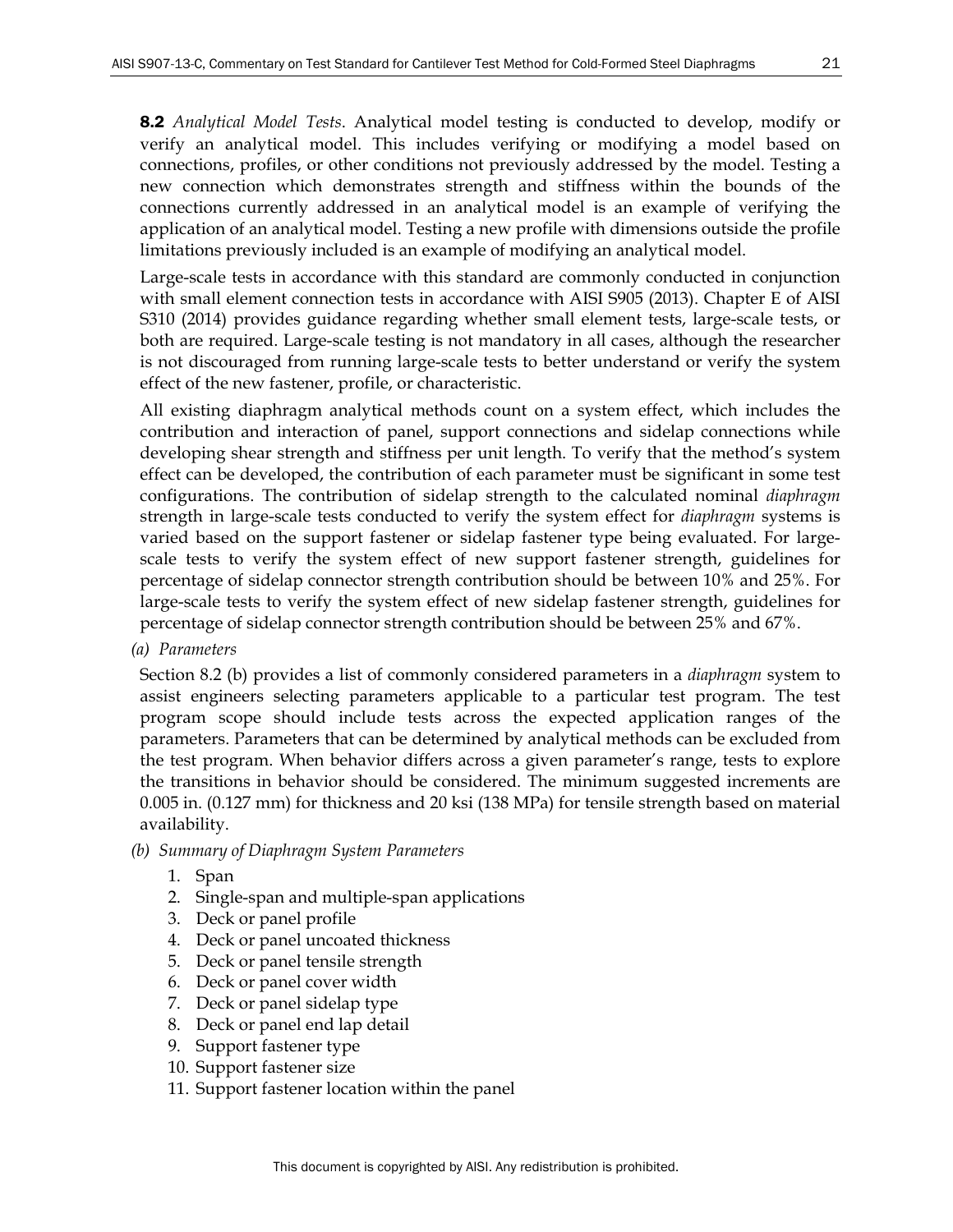- 12. *Sidelap connection* type
- 13. *Sidelap connection* size
- 14. Number of *side-lap connections* per span
- 15. Stiffening or reinforcing accessories
- 16. Edge detail parallel with the panel span
- 17. Limits for out-of-plane buckling
- 18. Support thickness
- 19. Support tensile strength
- 20. Concrete fill type and thickness
- 21. Concrete fill mechanical properties (density and strength)

Some parameters are naturally included in each test assembly, such as span, profile, thickness, and mechanical properties. The contributions of these essential parameters are considered in tests that are constructed to evaluate other variables. Multiple parameters may be varied in an individual test. The contribution of parameters being purposely evaluated must be significant in the test or the result might be trivial. Table C-E1.2-1 of AISI S310 (2014) summarizes the parameters whose contributions are defined in the SDI, MCA, and TSM analytical equations for their rational models.

Profile geometry can affect the number, type and size of acceptable fasteners; the ability to end lap; buckling resistance; and the response to warping shear. Fastener dimensions and mechanical properties may include but are not limited to shank dimensions, head or washer dimensions, hardness, and tensile strength. The number of required tests will depend on the *diaphragm* system analytical model.

It is acceptable to set a singular, minimum or maximum, value for the contribution of a parameter through testing. Examples are:

- (i) Constant sidelap shear strength,  $P_{\text{ns}}$ , for all values of t and  $F_{\text{u}}$ , as used in Section D1.2.6 of AISI S310 for a non-piercing button punch, and
- (ii) The benefit of increasing  $F_u$  for a particular fastener is determined to be negligible after some value of  $F_u$ .
- *(c) Failure Modes*

*Diaphragm* failure modes are typically connection-related or limited by *out-of-plane* buckling of the *diaphragms*. Common failure modes can be summarized as follows (with applicable fastener types or materials enclosed in the parentheses):

End-shearing failure (PAF, screw or weld) Bearing, tearing, slotting and piling up (PAF, screw or weld) Tension failure in net section of fastener (PAF, screw or weld) Shearing of fastener (PAF, screw or weld) Tilting/Bearing, pull-over, and pull-out of fastener (PAF or screw) Deck *out-of-plane* stability (*buckling*) failure (deck)

If, in a given test program, any one of the above-mentioned failure modes does not occur (e.g. deck buckling failure), additional tests are not required to develop a particular failure mode. Companion small element lap-joint shear connection tests may be conducted in accordance with AISI S905 for all combinations of sheet steel and base steel that are within the fastening system or welding application limits. It should be noted that historically, *diaphragm* values have been derived based on large-scale testing only, and thus programs without small element tests are permissible. These companion small element lap-joint shear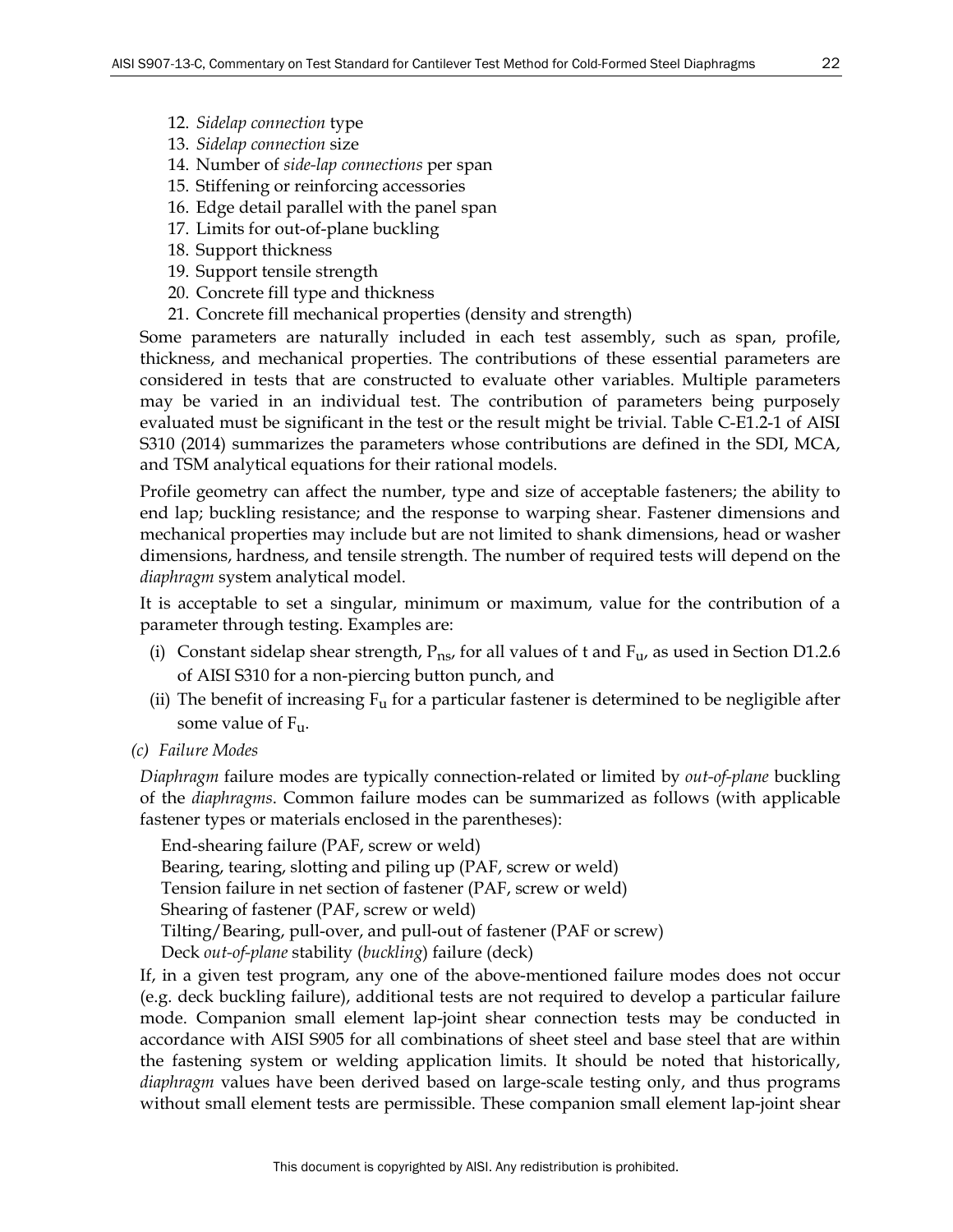connection tests "fill in the gaps" in any large-scale *diaphragm* system test program and serve to isolate the behavioral contributions of both frame support connections and *side-lap connections*. Some conservative simplification can be made to the companion small element lap-joint shear test scope, such as selecting minimum *base steel thickness* or minimum sheet steel tensile strength. Other simplifications may also be possible.

**8.2.2** Based on the complexity present in most analytical models for cold-formed steel *diaphragms*, this standard requires a minimum of three tests to modify, extend or verify an analytical model. Tests are not restricted to only one parameter change at a time. For large complex models, this may not be practical. However, it may be necessary to develop portions of the theory by having single-parameter control to understand the effect of a particular parameter. Researchers should apply the rules rationally to specific conditions; for example, a parameter with limited range may not require tests at intermediate points. The following examples illustrate a recommended minimum number of tests to modify, extend or verify the application of an analytical model for various scenarios.

(1) Fastener type outside the scope of an analytical model, while all other parameters in the design application are within the acceptable limits of the analytical model:

The purpose of the test is to verify that the analytical model used to compute the *diaphragm* strength can predict an acceptable strength for the assembly with the proposed fastener type. Acceptability includes use of the model's existing safety and resistance factors. The test program will be limited to one size and type of the proposed fastener. The test fixture will be based on the minimum acceptable support thickness.

AISI S310 Table E1.2-1 sets the essential parameters. The essential parameters that define connection strength and flexibility and that should vary in the test program are the deck thickness,  $t_{\text{deck}}$ , and the grade of steel of the deck,  $F_u$  <sub>deck</sub>. Therefore, the minimum number of tests is six, i.e. 3 (number of tests per essential parameter)  $\times$  2 (number of essential parameters). The test program must include the full design range of each essential variable. Other assembly parameters may be included in the test program but must be within the analytical model's acceptable limits. Supplemental small-scale tests of the proposed fastener type could precede the largescale tests and could determine a starting point strength and flexibility to use in the theory.

(2) New panel profile outside the scope of an analytical model, while all other parameters in design applications are within the acceptable limits of the analytical model:

The purpose of the test program is to verify that *diaphragm* strength and stiffness can be predicted using the new profile in the analytical model. Acceptability includes use of the model's existing safety and resistance factors. The test program will include the range of variables:

- (a) Only one panel depth, pitch and width,
- (b) Several panel thicknesses,  $t_{\text{deck}}$ , and
- (c) One specified tensile strength, i.e. grade of steel sheet,  $F_u$  deck.

Every effort should be made to maintain  $F_u$  deck relatively constant and near the specified value at each deck thickness. However, this is difficult in practice and the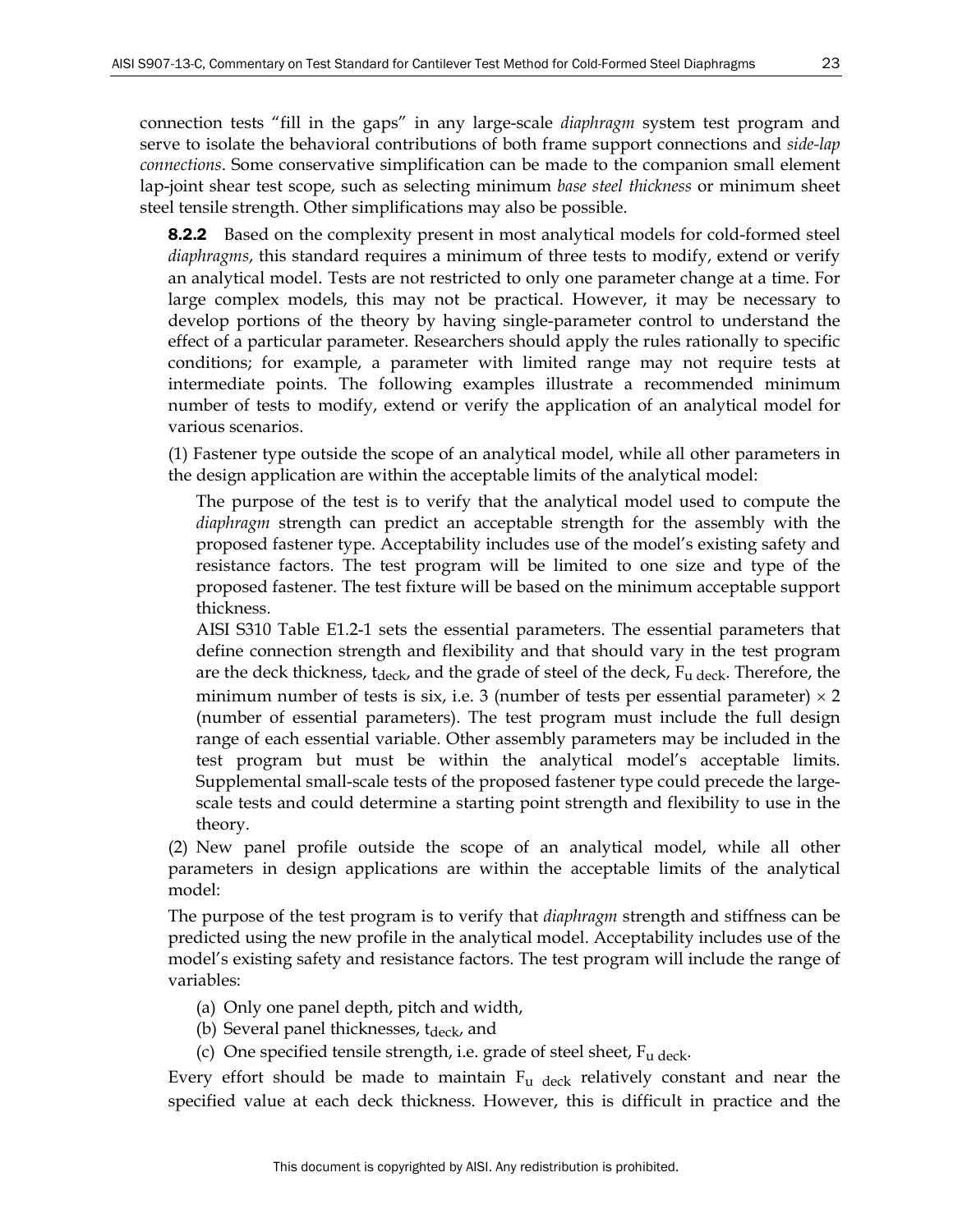actual tested  $F_u$  deck and deck thickness values must be used to confirm that the theory reasonably predicts the tests.

AISI S310 Table E1.2-1 sets the essential parameters. If more than one cover width is needed, it is acceptable to test the smallest width. The essential parameter that defines strength and stiffness and that should be varied is the deck thickness,  $t_{\text{deck}}$ . The minimum number of tests is three, i.e. 3 (number of tests per essential parameter)  $\times$  1 (number of essential parameters). It is rational to select connections that have better repeatability to help isolate the panel profile's contribution. Other assembly parameters may be considered in the test program, but must be within the analytical model's acceptable limits. For example, a test program may vary the span range and support connection spacing over the manufacturer's stated design limits.

(3) End restraint device across panels is outside the scope of an analytical model while all other parameters in design applications are within the acceptable limits of the analytical model:

The purpose of the test is to verify the *diaphragm* strength and stiffness using the stiffening device, which will enable one to calculate the benefit relative to the unstiffened system. The test program will include the proposed end device in one thickness, depth, cover width, and tensile strength and will be attached to the panels with # 12 screws. If more than one device configuration is possible, it is acceptable to test the least combination of width, thickness, and tensile strength for each stiffening device depth and to use that restraint in design. Small-scale tests (and rational design) have shown that the minimum-specified stiffening device support connections would not control the device's contribution to strength and stiffness. Also, a minimum support thickness of 0.125 in. (3.2 mm) is required to achieve satisfactory performance and will be used in the tests. The stiffening device is attached to the panel where the strength contribution of the screw connection can be calculated using AISI S100. The test assembly will replicate design, which requires that each panel corrugation be attached to supports at the ends.

AISI S310 Table E1.2-1 does not explicitly set the essential parameters, but this stiffening accessory is a hybrid between a new panel profile and a new support fastener. There is one essential parameter that defines strength and stiffness. That parameter is the stiffening device strength contribution, which per AISI S100 depends on the combination of panel thickness and tensile strength, so the contribution of each essential parameter has been previously established. The minimum number of tests is three, i.e., 3 (number of tests per essential parameter)  $\times$  1 (number of essential parameters). It is rational to aim at panel thickness and tensile strength combinations that hit the probable high, low and mid-range expected in design. Other assembly parameters may be considered in the test program, but must be within the model's acceptable limits. It is rational to select panel span to thickness combinations that investigate the strength limits of the unstiffened system. If the intent were to allow variance in panel to support connection other than every corrugation, additional tests would be required.

(4) Small-scale tests have been performed in accordance with AISI S905, and analytical strength and flexibility equations have been established and calibrated for one new support fastener type and one new sidelap fastener type.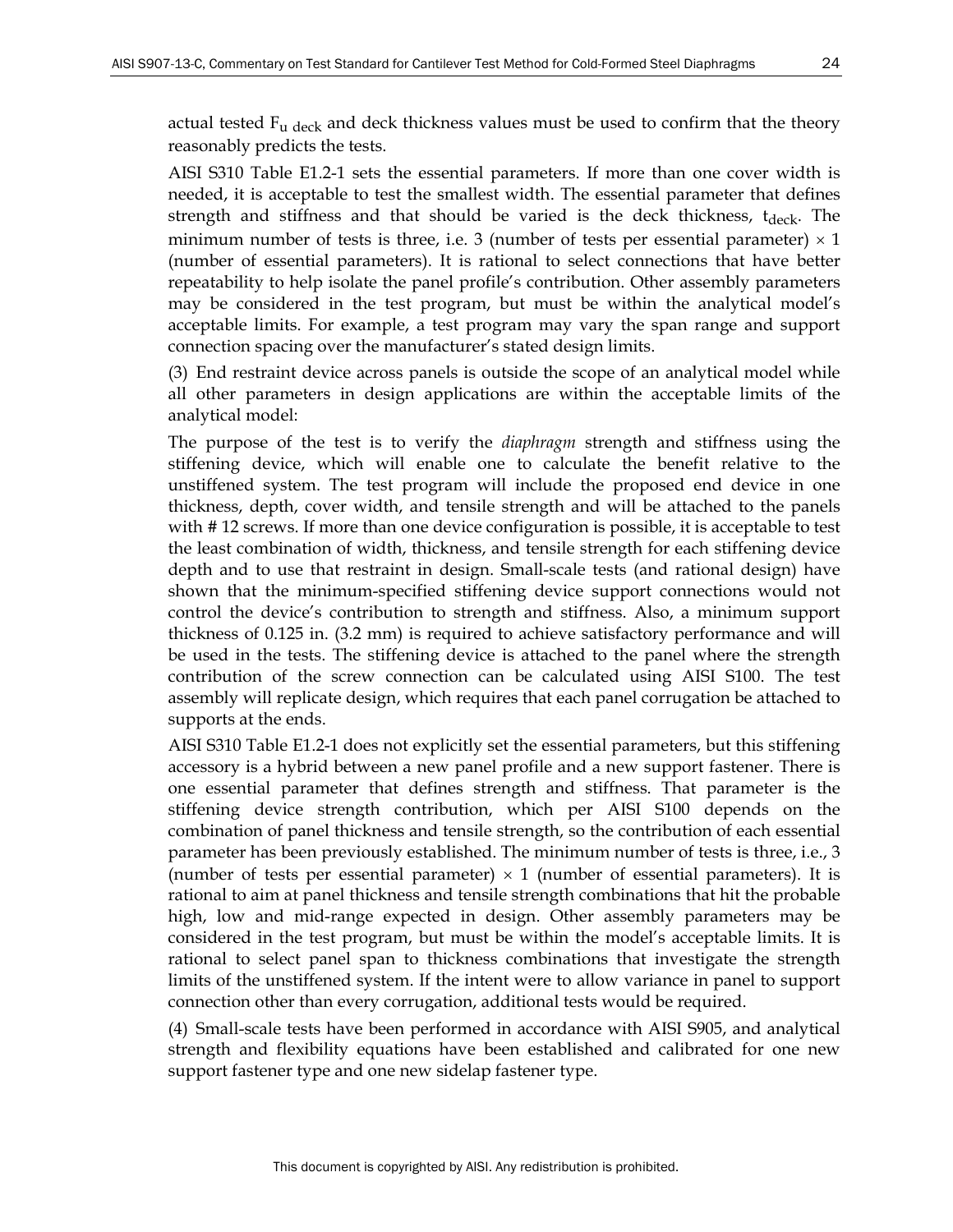The purpose of a large-scale *diaphragm* test is to verify that *diaphragm* strength and stiffness can be predicted using the new fasteners in the analytical model. Acceptability includes use of the model's existing safety and resistance factors. These fasteners will be used over a range of support and panel profiles where the thickness and tensile strength of support or panel can vary. The established limits of the new connection strength equations conform to the limits of the system model.

AISI S310 Table E1.2-1 sets the essential parameters, but these were used in the smallscale tests to establish maximum nominal strength and application limits. Each fastener strength and flexibility equation may depend on deck thickness, t<sub>deck</sub>, and the grade of steel of the deck,  $F_u$  <sub>deck</sub>, so the independent essential parameters are two and the same in each fastener strength and flexibility equation. As long as all other parameters are within the acceptable limits, S310 Chapter D, with certain restrictions, does not require large-scale tests. However, large-scale confirmatory tests are generally supportive and encouraged, but may not be absolutely necessary depending on the intent of the test program. The essential parameters for the large-scale tests are two: (1) the support fastener strength and flexibility equation, and (2) the sidelap fastener strength and flexibility equation. The strength and flexibility equations for either a support or sidelap connection are dependent on the same properties (fastener, support and panel) and should be simultaneously evaluated at each connection during a test. The minimum number of tests is six, i.e. 3 (number of tests per essential parameter)  $\times$  2 (number of essential parameters). A discussion of the interrelationship between support and sidelap fasteners is in the Commentary of AISI S310 Section E1.2. Other configuration parameters may be considered in the test program, but must be within the model's acceptable limits. The contribution of each fastener must be significant in each test. The range limits of Section 8.2.1 can be based on the product of thickness and tensile strength.

#### 9. Test Procedure

#### 9.1 Static Test

9.1.1 *Bare Frame*. Testing the *bare frame* assembly is required to determine if the *bare frame* carries a significant amount of the shear in relation to the shear being carried by the *diaphragm* web. If  $P_{fn}/P_{max} > 0.02$ , the maximum applied load needs to be corrected per Eq. 10.1-2 for *diaphragm* strength analysis; if  $P_{\text{fd}}/(0.4P_{\text{max}}) > 0.02$ , the load at which the stiffness is calculated needs to be corrected as well per Eq. 10.2-6.

 The weight equivalent to the weight carried by *bare frame* in the full-frame assembly should be added on the load beam of the *bare frame test assembly* so that any effect of roller friction can be assessed.

9.1.2 *Loading Procedure*. The loading system used to apply loads to the full-frame assembly should be calibrated conforming to the requirements of ASTM E4 (2013)*.*

The test sequence should be long enough to allow adequate data collection and to allow potential time-dependent relaxations in the system. Particularly when using manual data collection, the time required to conduct a test usually exceeds the minimumspecified time.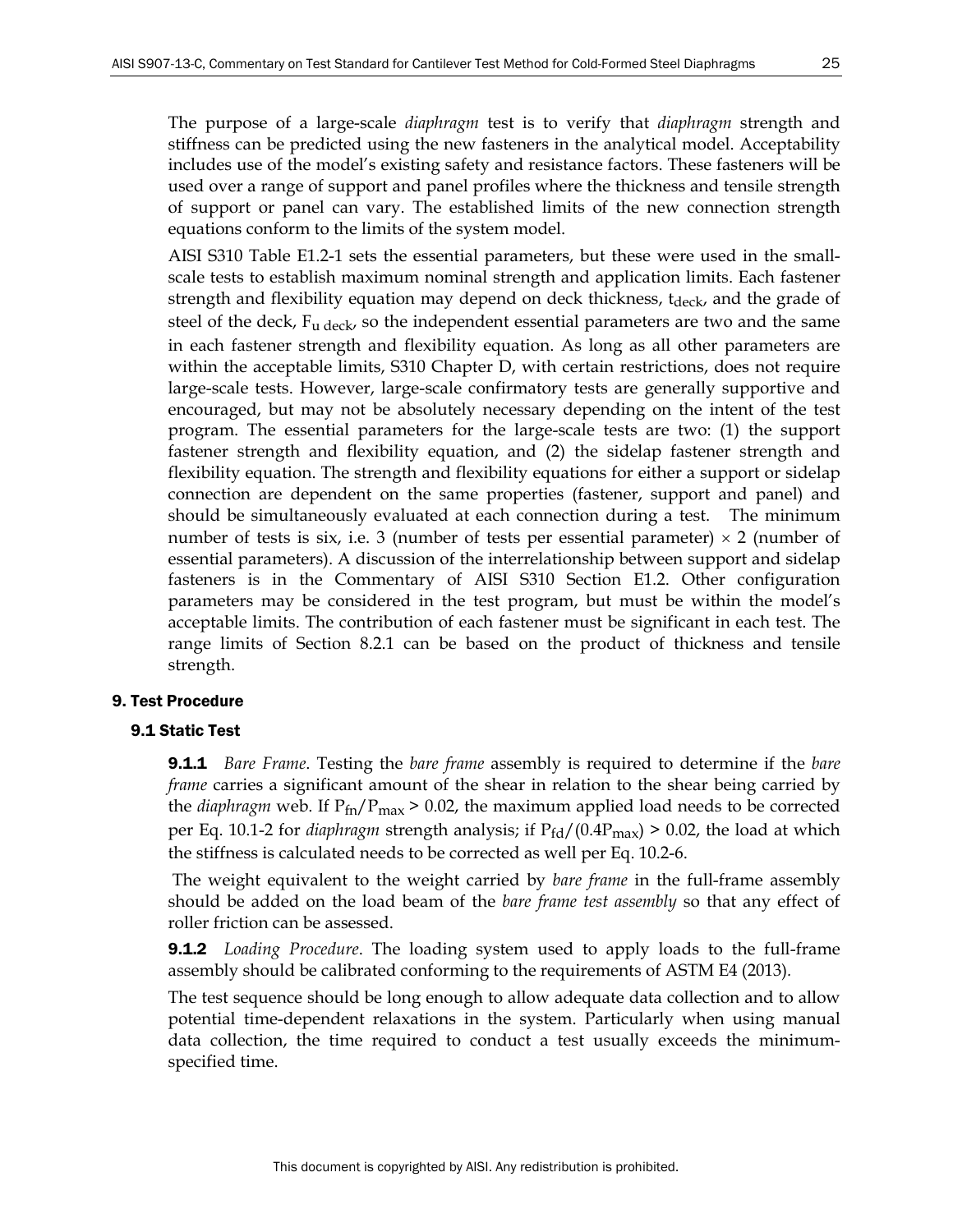The stiffness and resistance of the *bare frame* will not be available in a field construction, and are removed by the formulas indicated. In evaluation, it should be noted that the *diaphragm* as a "beam" is in the "short-deep beam" category. Therefore, the "plane section" assumptions for longer beams do not apply.

The measured stiffness, G', reflects the performance of the *diaphragm* field as it resists shear forces. The frame itself usually has little resistance to movement prior to attaching the *diaphragm*.

The shear strength and stiffness values for *diaphragms* may vary in a nonlinear manner with respect to panel length. However, reasonably conservative intermediate design values may be found by interpolation of results from similar systems of differing lengths. Extrapolation of data may lead to erroneous results.

#### 10. Analysis of Diaphragm Tests

These sections provide a clarification in the analysis of test data to produce values of nominal shear strength and stiffness for use in design.

10.1 *Determination of Nominal Diaphragm Web Shear Strength*. The *test assembly* members parallel to the hydraulic actuator load will have a maximum load of  $P_{\text{max}}$  and an average maximum unit shear to the *diaphragm* web of P<sub>max</sub>/b. The frame members perpendicular to the load P will have a maximum load of  $P_{max}$  (a/b) and an average maximum unit shear to the *diaphragm* web of  $P_{max}$  (a/b) / a =  $P_{max}$ /b. Thus, the average maximum unit shear to the four perimeter framing beams is constant  $P_{max}/b$ .

10.2 *Determination of Diaphragm Web Shear Stiffness*. The net deflection at which stiffness or flexibility is to be determined is set at  $P_d = 0.4P_{max}$ . The load,  $P_d$ , used to calculate the stiffness or flexibility of the *diaphragm* web is reduced if the load on the *bare frame* test, Pfd, exceeds two percent at that net deflection.

The zero deflection adjustment removes frame and/or deflection gage slack that is not part of the *diaphragm* stiffness. However, if the initial load deflection is due to either movement at *diaphragm* to panel support or *sidelap connections* or panel distortion, the zero point adjustment should not be made and the full displacement at  $P_d = 0.4P_{max}$  should be used to determine G'.

When a preload is applied to the test assembly, the point of zero deflection is considered as the origin of the load-net deflection curve as shown in Figure C-1. Determining G' when a preload is applied as follows:

$$
G' = \frac{(P_d - P_{preload})a}{\Delta_d b}
$$
 (Eq. C-1)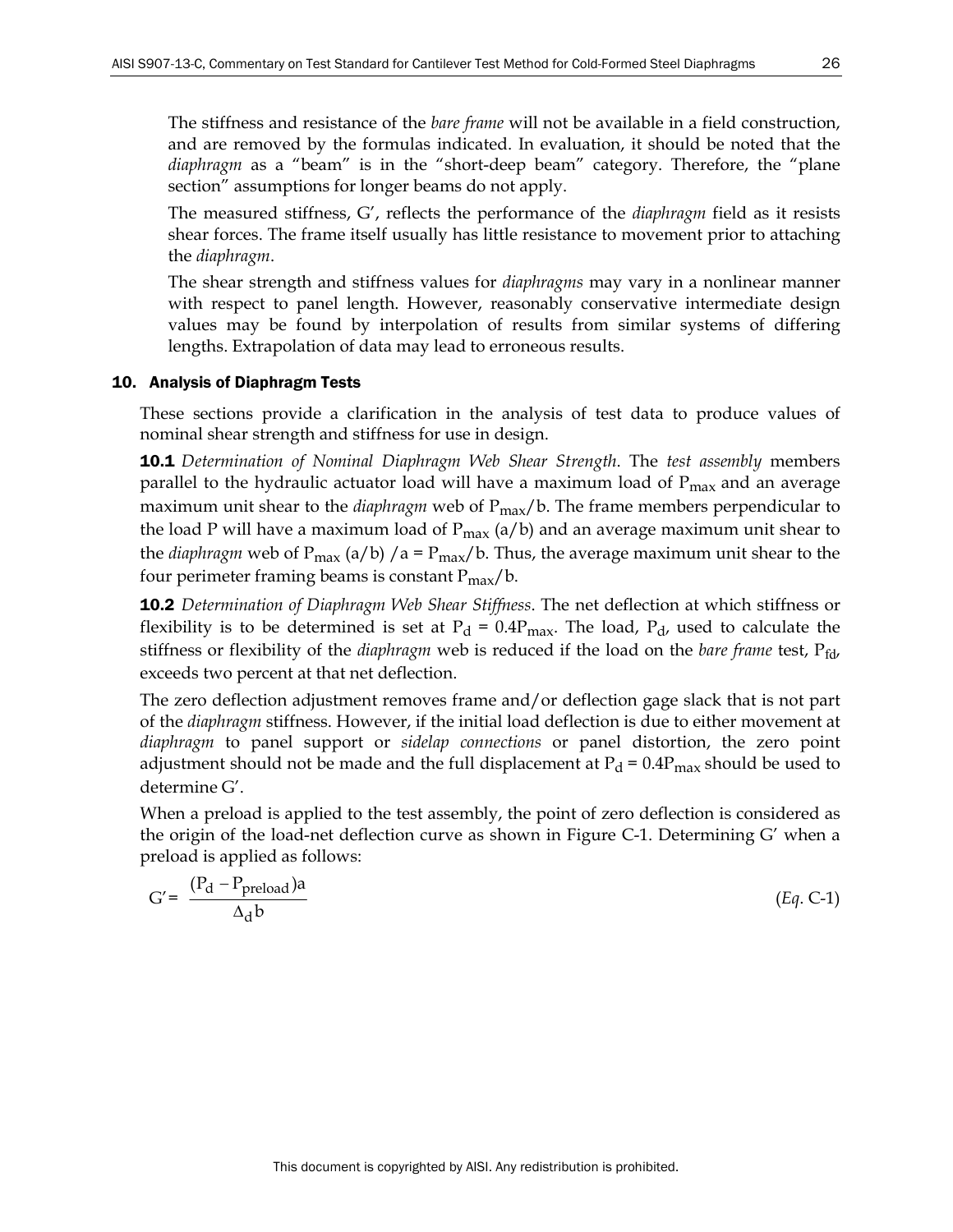

Figure C-1 – Load-Displacement Curve With Preload Condition

Test assemblies utilizing panels with mixed numbers of spans and continuity combinations, such as would be found in a test with both double span and single span sheets, have been used for years. This is required to confirm that end laps can be made or to test the impact of end laps on strength. Theoretical stiffness equations often need to consider the effects of span continuity and the number of spans. The theoretical test frame deflection must be calculated based on the particular configuration used in the test so this deflection can be compared with the tested deflection.

### 11. Conditions of Acceptance

**11.1** *Existing Test Data*. Earlier editions of S907 required a correlation coefficient (C<sub>C</sub>) of greater than or equal to 0.95 between test results and analytical model values for *diaphragm* web shear strength and C<sub>C</sub> greater than or equal to 0.95 for *diaphragm* web stiffness. Existing recognition from various evaluation services (Building Departments, ICC-ES, etc.) were based on this requirement. There was a consensus decision in the committee to align AISI S310 with the requirements of AISI S100 Section F1.1(b) such that the correlation coefficient  $(C<sub>C</sub>)$  be greater than or equal to 0.80. It should be noted that the lower correlation coefficient limit ( $C_c \geq 0.80$ ) is justified only because AISI S100 Section F1.1 requires a reliability calibration to be performed to determine the resistance factor or safety factor, and includes both the mean bias factor,  $P_{\text{mv}}$  and the coefficient of variation,  $V_P$ , in the evaluation. In the case of *diaphragms*, the required calibration procedure is given in AISI S310 Section E1.2.2. Without such calibration procedures, a correlation coefficient of 0.8 would be inadequate. The historical measure of  $(C<sub>C</sub>)$  of greater than or equal to 0.95 remains a rational benchmark for the comparison of new data historical results. More information on calibration and correlation coefficient  $C<sub>C</sub>$  can be found in AISI S100 Commentary Section F1.1.

11.2 *Analytical Model Tests*. When extending the limits of an existing model or confirming that a model is within its limits, it is necessary to make sure the new data fits the scatter of the existing data and will not alter the calibration leading to the system's factors. AISI S310 Sections E1.2.2 and E2.2 and the corresponding Commentary give guidance in this area.

11.4 *Load Displacement Hysteresis Loops*. Testing performed in accordance with AISI S907 may be used to determine other characteristics of the *steel panel* or *steel panel* assembly. The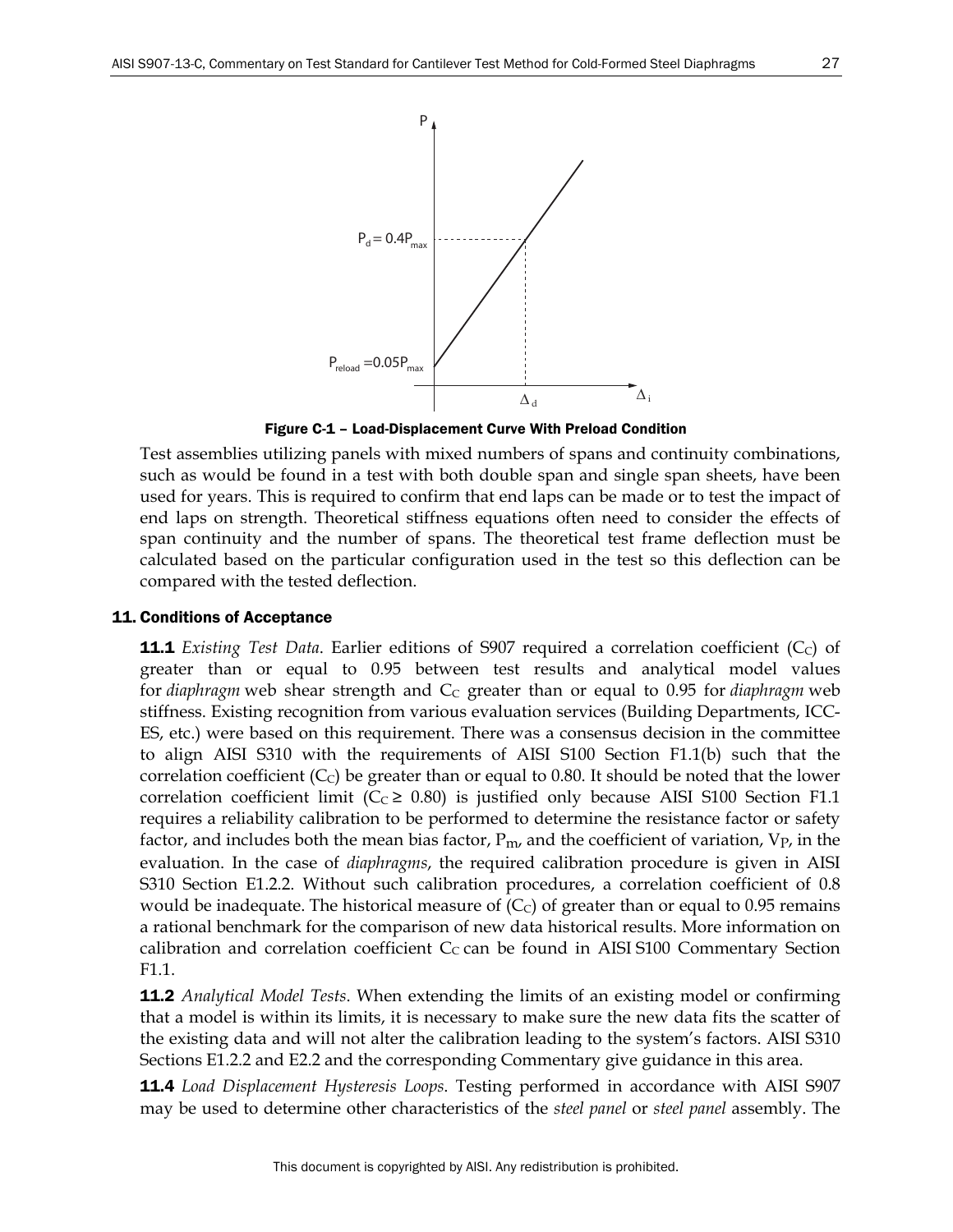use of FEMA P695/ATC-63 or FEMA P-795/ATC 63-1 may be used to develop seismic system coefficients for test assemblies using *steel panels* tested in accordance with this standard.

Cyclic behavior usually results in backbone curves that are lower and different in shape than the monotonic load-displacement curves. The differences between cyclic tests and monotonic tests are in the post-elastic range and not in the elastic zone. How close the cyclic backbone curve follows the reference monotonic load-displacement curve is an indicator of steel deck diaphragm ductility.

# 12. Test Specimen Materials and Connectors

This section describes the materials and connectors that have been used to date. It is not the intent to limit either materials or connectors to those described. However, testing to obtain enough data to have a reasonable assurance of repeatability should be performed.

12.2 *Structural Concrete*. To obtain desired concrete compressive strengths, the mix of the concrete used in the *diaphragm* tests should follow the requirements in ACI 211.1 or ACI 211.2, as applicable*.* Test cylinders of concrete used in *diaphragm* tests should be prepared in accordance with ASTM C31 (2010) and tested in accordance with ASTM C39 (2011)*.* 

12.4 *Welding*. Resistance welding should conform to the requirements of AWS C1.1M/C1.1 (2012).

# 13. Laboratory Testing Report

Information related to the material used and installation of the *test assembly* should be provided in the test laboratory testing report. The behavior and failure modes observed during testing should be reported.

# References

- American Concrete Institute (Reapproved 2002), ACI 211.1-91 *Standard Practice for Selecting Proportions for Normal, Heavyweight and Mass Concrete*, 2002.
- American Concrete Institute (Reapproved 2004), ACI 211.2-98, *Standard Practice for Selecting Proportions for Structural Lightweight Concrete*, 2004.
- American Iron and Steel Institute (2012), S100-12, *North American Specification for the Design of Cold-Formed Steel Structural Members*, 2012.
- American Iron and Steel Institute (2013), S310-13, *North American Standard for Profiled Steel Diaphragm Design*, 2013.
- American Iron and Steel Institute (2013), S905-13, *Test Standard for Cold-Formed Steel Connections*, 2013*.*
- American Welding Society (AWS) (2012), AWS C1.1M/C1.1-2012, *Recommended Practices for Resistance Welding*, 2012.
- American Welding Society (AWS) (2008), AWS D1.3-08, *Structural Welding Code Sheet Steel*, 2012.
- ASTM International (ASTM) (2010), ASTM C31/C31M-10, *Standard Practice for Making and Curing Concrete Test Specimens in the Field*, 2010.
- ASTM International (ASTM) (2011), ASTM C39/C39M-11a, *Standard Test Method for Compressive Strength of Cylindrical Concrete Specimens*, 2011.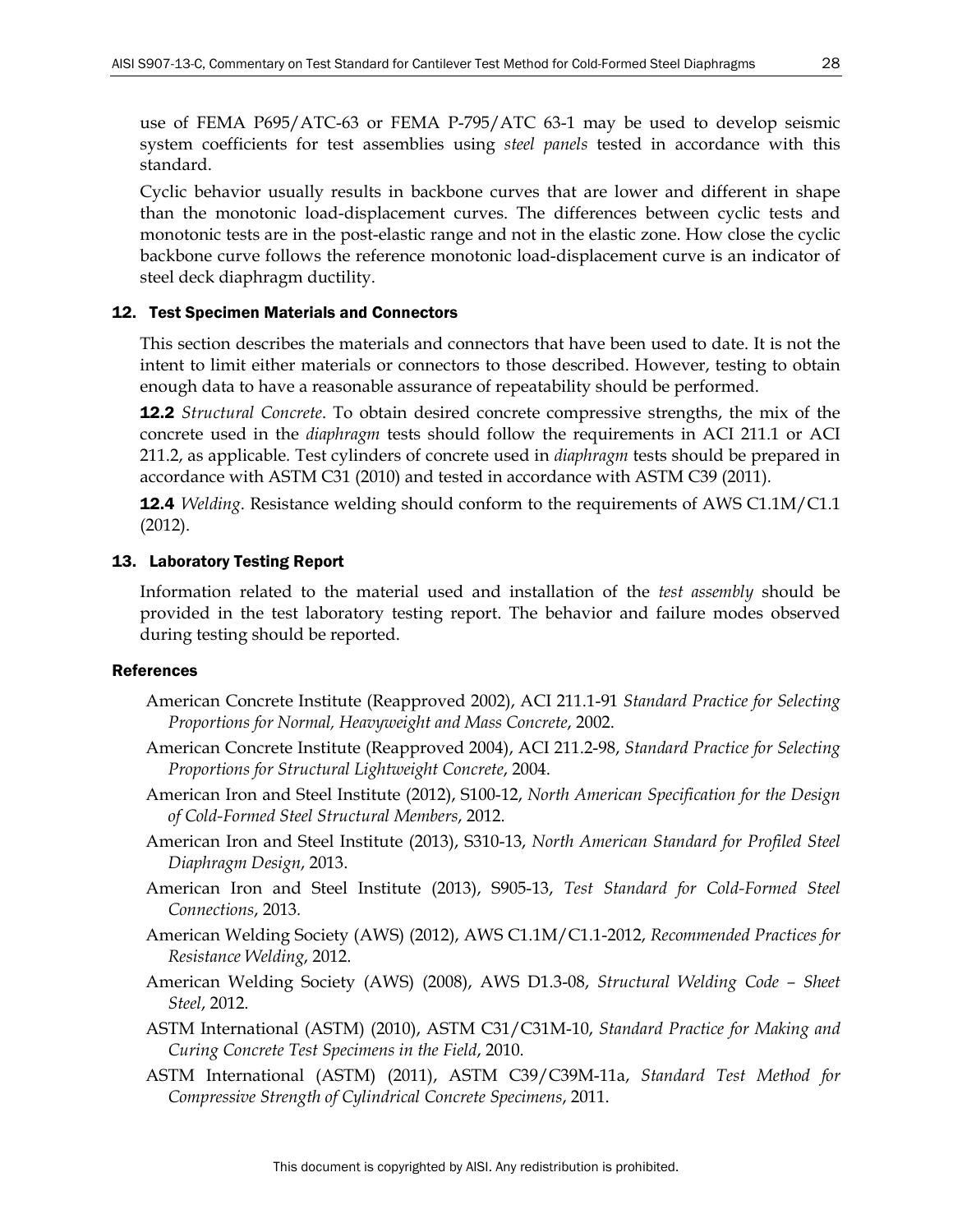- ASTM International (ASTM) (2013), ASTM E4-13, *Standard Practice for Force Verification of Testing Machines*, 2013.
- ASTM International (ASTM) (2011a), ASTM E455-11, *Standard Method for Static Load Testing of Framed Floor or Roof Diaphragm Constructions for Buildings*, 2011.
- Departments of Army, Navy and Air Force (1982), TM 5-809-10, *Seismic Design for Buildings*
- Essa, H., R. Tremblay and C. Rogers (2002), *"*Behavior of Roof Deck Diaphragms under Quasi-Static Cyclic Loading,*"* Ecole Polytechnique and McGill University, Montreal, Canada, 1982.
- Federal Emergency Management Agency (FEMA), FEMA P-695/ATC-63 (2009), *Qualification of Building Seismic Performance*, 2009.
- Federal Emergency Management Agency (FEMA), FEMA P-795/ATC-63-1 (2011), *Qualification of Building Seismic Performance Factors: Component Equivalency Methodology*, 2011.
- ICC Evaluation Service (ICC-ES) (2010), AC43-10, *Acceptance Criteria for Steel Deck Roof and Floor Systems*, 2010.
- Metal Construction Association (MCA) (2004), *A Primer on Diaphragm Design*, First Edition, IL, 2004.
- Nunna, R. (2011), S. B. Barnes Associates, Report No. 11-03, "Buckling of Profiled Steel Diaphragms,*"* July 18, 2011, Revised October 21, 2011.
- Steel Deck Institute (SDI) (1981), SDI *Diaphragm Design Manual*, First Edition, 1981.
- Steel Deck Institute (SDI) (2004), SDI *Diaphragm Design Manual*, Third Edition, 2004.
- Steel Deck Institute (SDI) (2006), SDI *Diaphragm Design Manual*, Appendix VI, 2006.
- Virginia Polytechnic Institute and State University (VT) (2008), Report CEE/VPI-ST-08/03, "Deep Deck and Cellular Deck Diaphragm Strength and Stiffness Evaluation," 2008.